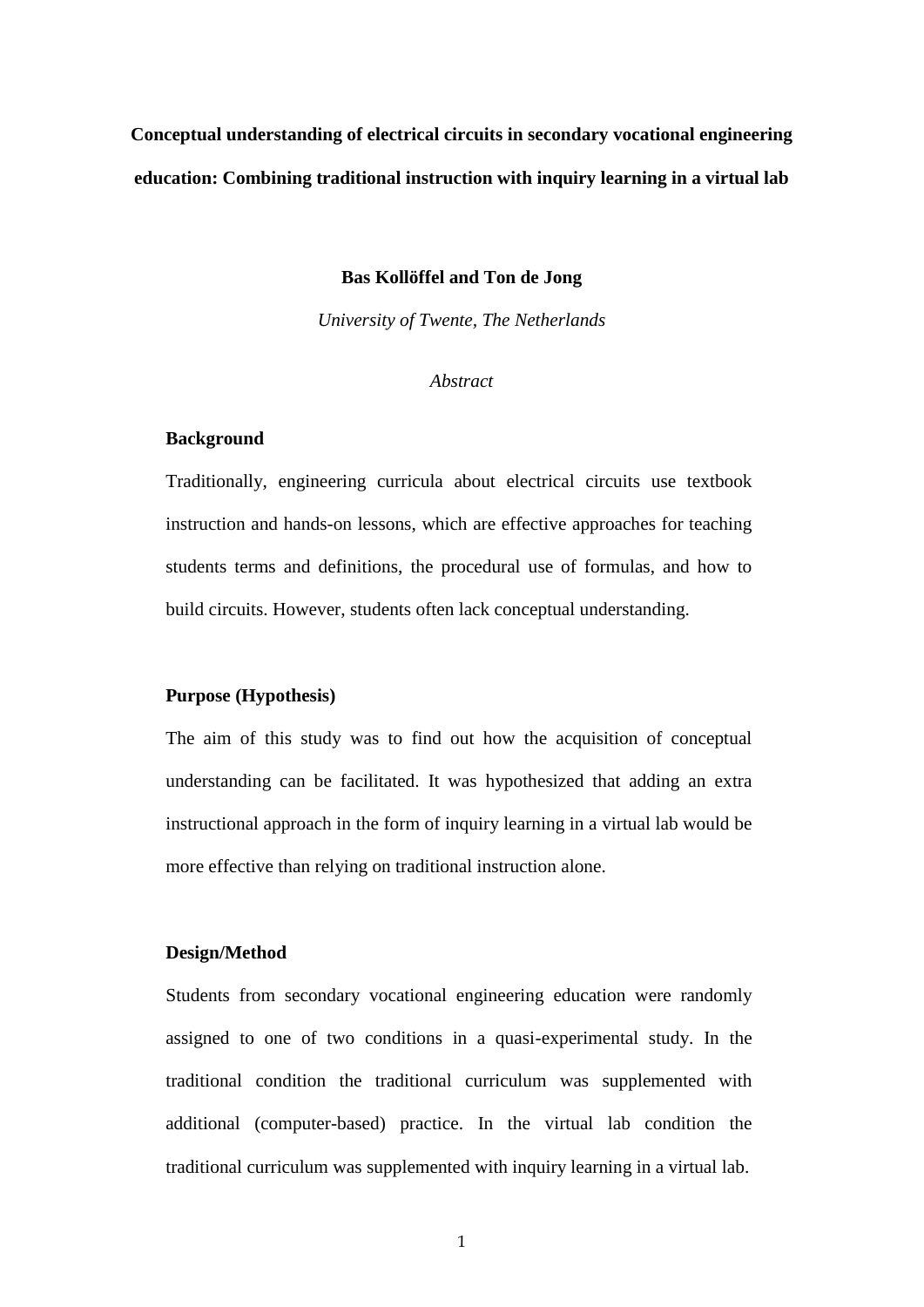# **Results**

The results showed that students in the virtual lab condition scored significantly higher on conceptual understanding (Cohen's  $d = 0.65$ ) *and* on procedural skills  $(d = 0.76)$ . In particular, students in this condition scored higher on solving complex problems  $(d = 1.19)$ . This was true for both complex conceptual and complex procedural problems.

#### **Conclusion**

The observation that students in the virtual lab condition not only acquired better conceptual understanding but also developed better procedural skills than students in the traditional condition gives support for the idea that conceptual understanding and procedural skills develop in an iterative fashion.

#### **Keywords**

Inquiry learning, virtual labs, conceptual understanding

## **Introduction**

The concept of electricity is abstract and hard to grasp. Electricity is invisible yet omnipresent in our lives. Many models of and analogies for electricity have been used, but none of them fully explains all of its aspects (Frederiksen, White, & Gutwill, 1999; Hart, 2008). Electricity's intangible nature causes many students, even those who have completed a physics course, to have incorrect ideas about it and about the behavior of electrical circuits.

McDermott (1991) studied examination responses from groups of university students who had completed a course on introductory physics, including electrical circuits and Ohm's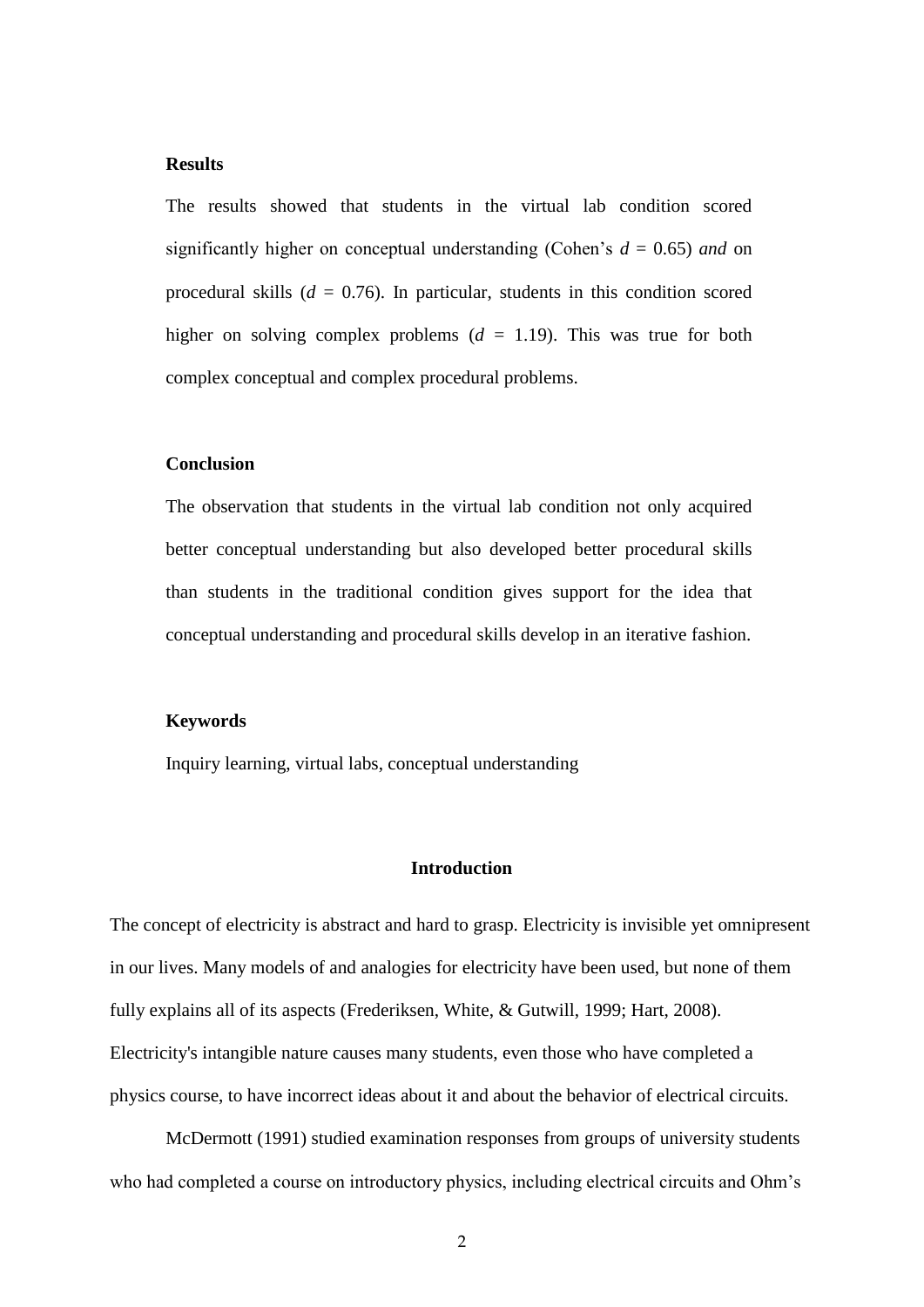Law. The students were presented with an exam question about a simple DC circuit. Although the students had the necessary mathematical skills and had previously used Ohm's Law to solve more complex circuit problems, only 10-15% of them answered the question correctly. McDermott found that many students failed because they held misconceptions (e.g., "current is used up by the bulbs in the circuit"), misunderstood concepts (e.g., equivalent resistance), used concepts incorrectly, or lacked a conceptual model that would enable them to make qualitative predictions about the behavior of circuits. She observed that when "[f]aced with a simple but unanticipated situation, the students could not do the necessary reasoning" (p. 308). In another study, McDermott and Shaffer (1992) observed that many students have persistent conceptual difficulties with analyzing simple electrical circuits, such as an inability to apply formal concepts related to current, voltage, and resistance (e.g., a failure to distinguish between equivalent resistance of a network and the resistance of individual elements; the belief that direction of the current and order of elements matter; and difficulty identifying series and parallel connections). Moreover, they observed that many students fail to synthesize basic electrical concepts into a coherent framework. As a result, these students lack a conceptual model and are unable to reason qualitatively about the behavior of electrical circuits. For example, when a change is made in a circuit, students often tend to focus their attention only on the point where the change occurs, not recognizing that a change made at one point in a circuit may result in changes at other points. These observations still hold today; in more recent literature about electricity instruction it is remains the case that students fail to acquire a deep conceptual understanding of electricity and the behavior of electrical circuits (see e.g., Başer & Durmuş, 2010; Başer & Geban, 2007; Glauert, 2009; Gunstone, Mulhall, & McKittrick, 2009; Hart, 2008; Jaakkola, Nurmi, & Lehtinen, 2010; Jaakkola, Nurmi, & Veermans, 2011; Streveler, Litzinger, Miller, & Steif, 2008; Zacharia, 2007).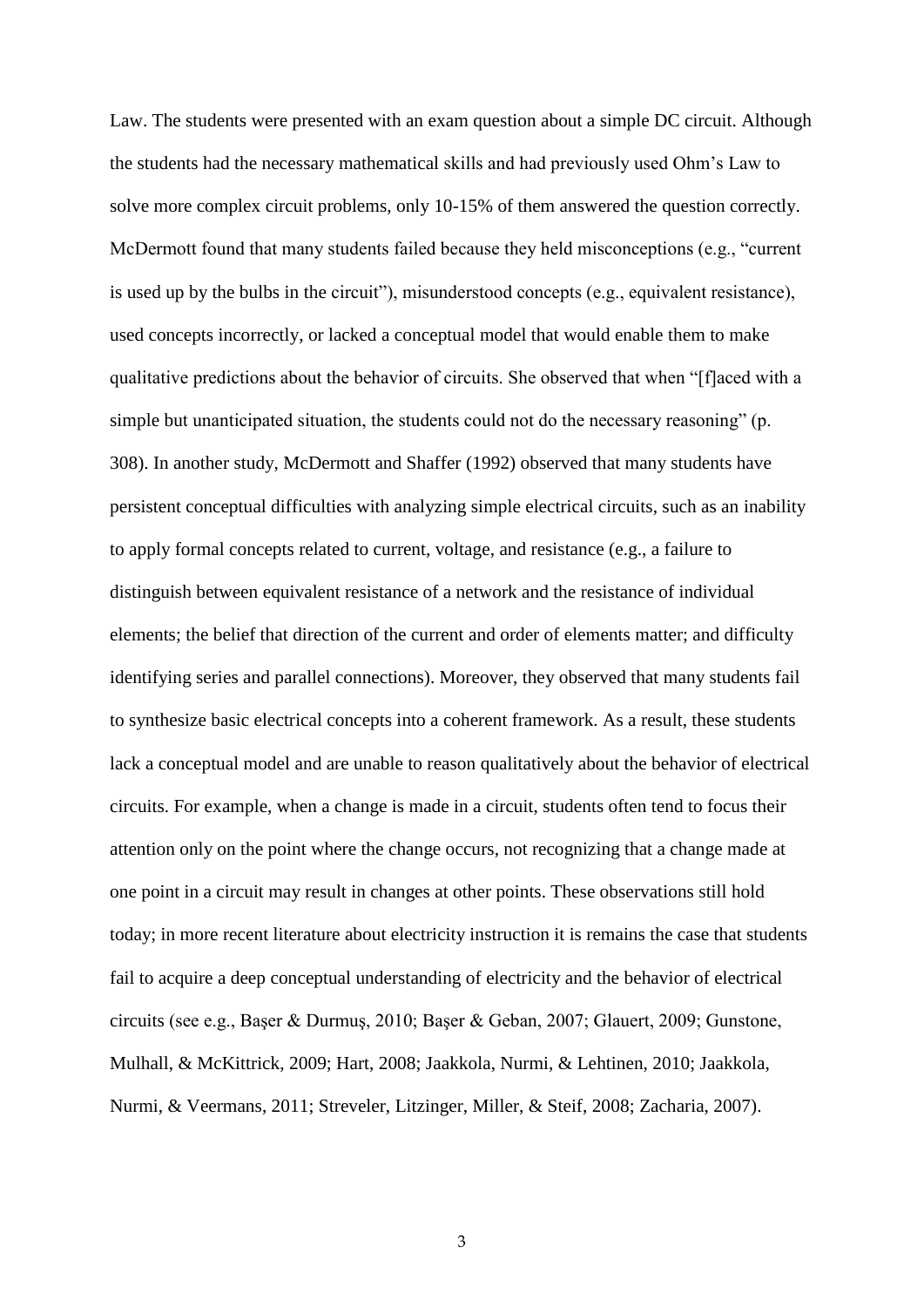A proper conceptual understanding enables students to reason about potential differences, voltage at different locations within a circuit, and the flow and the intensity of current (Cohen, Eylon, & Ganiel, 1983; Frederiksen et al., 1999; Streveler et al., 2008). Streveler et al. (2008) argue that conceptual understanding in the engineering sciences includes both knowledge about quantities (such as current and potential difference) and knowledge about the relationships among these quantities (e.g., as expressed by Ohm's Law). They follow the more general definition provided by Rittle-Johnson, Siegler, and Alibali (2001), who define *conceptual understanding* as "implicit or explicit understanding of the principles that govern a domain and of the interrelations between units of knowledge in a domain" (p. 346-347). Swaak and de Jong (1996, 2001) argue that as students' conceptual understanding becomes deeper, the accuracy with which they can assess the causal relations between quantities in problem situations will increase, as will the accuracy of their predictions of how these quantities will respond to changes.

Conceptual understanding is a critical element in the competence and expertise of engineering students and practicing professionals (Streveler et al., 2008). Yet a correct and deep conceptual understanding of electricity does not seem to emerge in traditional instruction. Before moving on towards possible solutions, the next section will first focus on current practices in traditional electricity instruction.

## **Traditional instruction on electrical circuits**

Traditionally, in vocational engineering education, curricula about electrical circuits have two components: textbook-based instruction and practical, hands-on lessons. In the textbooks, the subject matter is often approached from a factual and calculus-based angle. Students are presented with facts, definitions, and laws, and they are taught equations (e.g., based on Ohm's Law,  $I = V/R$ ) that can be used to solve standard circuit problems (Frederiksen et al., 1999; Gunstone et al., 2009; Jaakkola et al., 2011; McDermott & Shaffer, 1992)., Therefore,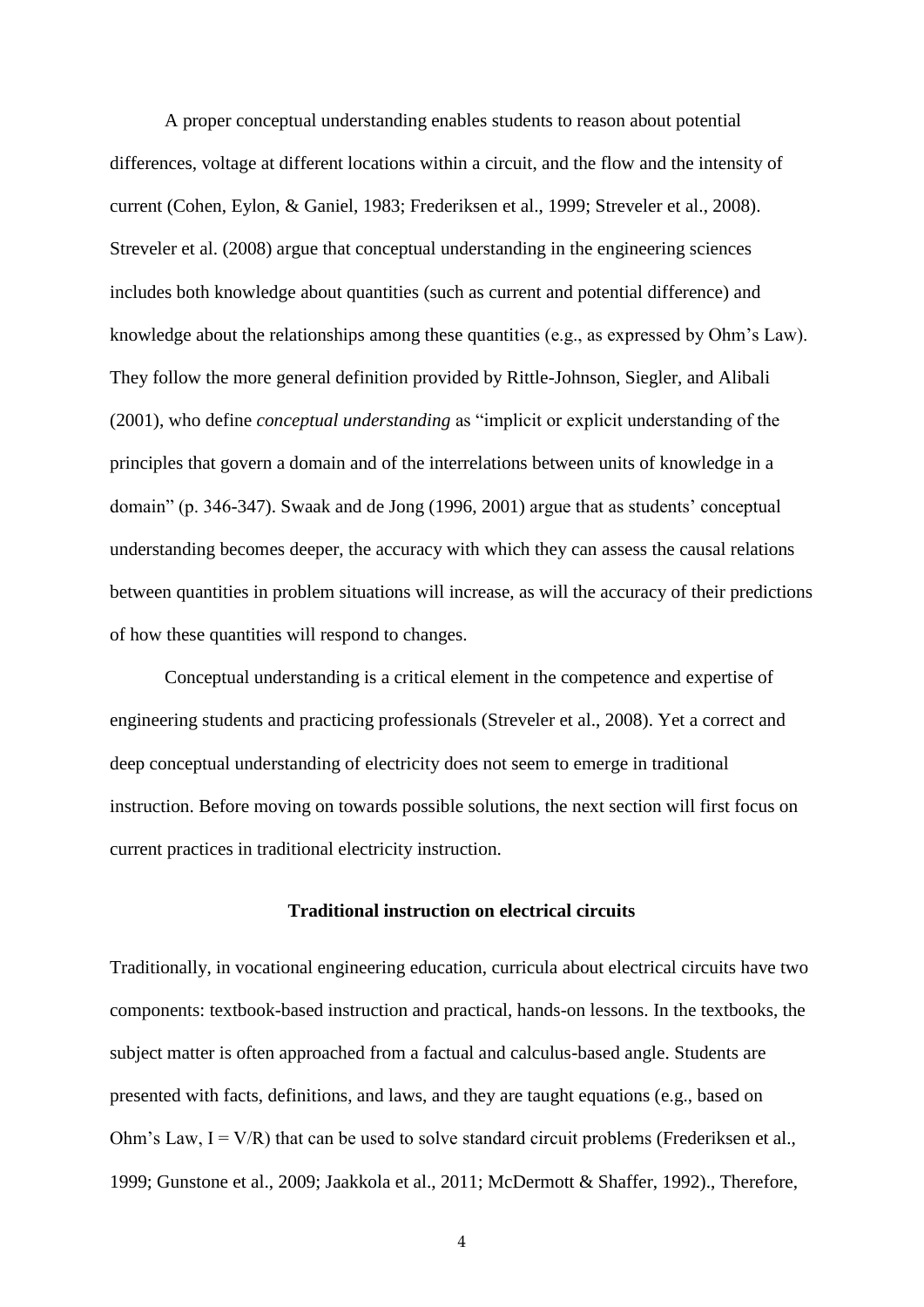textbooks and the exercises in the textbooks often emphasize procedural skill, which is "the ability to execute action sequences to solve problems" (Rittle-Johnson et al., 2001, p. 346) and the reproduction of facts and definitions.

These textbook-based lessons are often supplemented with practical lessons in which students can build electrical circuits and carry out measurements. These practical lessons are essential for developing skills and experience with working with real equipment and, through experimentation, a conceptual understanding of the domain. However, practical lessons also have limitations that in general keep students from developing a proper conceptual understanding. For example, in practical lessons students tend to focus on making their circuits work rather than on trying to understand the causal relations between variables and outcomes (Schauble, Klopfer, & Raghavan, 1991). Furthermore, when working with real circuits students must deal with all kinds of unexpected circumstances (dim bulbs misinterpreted as unlit (Finkelstein et al., 2005)) and deviations from what they have learned in the textbook-based lessons. For example, in reality equipment (circuits, resistors, wires, batteries) is not ideal, and consequently the measurements in the circuits will show different outcomes than expected purely on the basis of formulas. Furthermore, students often do not engage in systematic experimentation and they rarely if ever link their hands-on activities with what they have learned in the textbook lessons.

The observation that the acquisition of conceptual understanding in traditional vocational curricula is problematic suggests that this combination of textbook-based instruction and practical lessons does not provide students with optimal conditions for acquiring proper conceptual understanding of electricity and electrical circuits. If traditional vocational instruction is less than suitable for fostering the acquisition of conceptual understanding, adding learning opportunities that foster conceptual understanding to the curriculum seems a logical next step.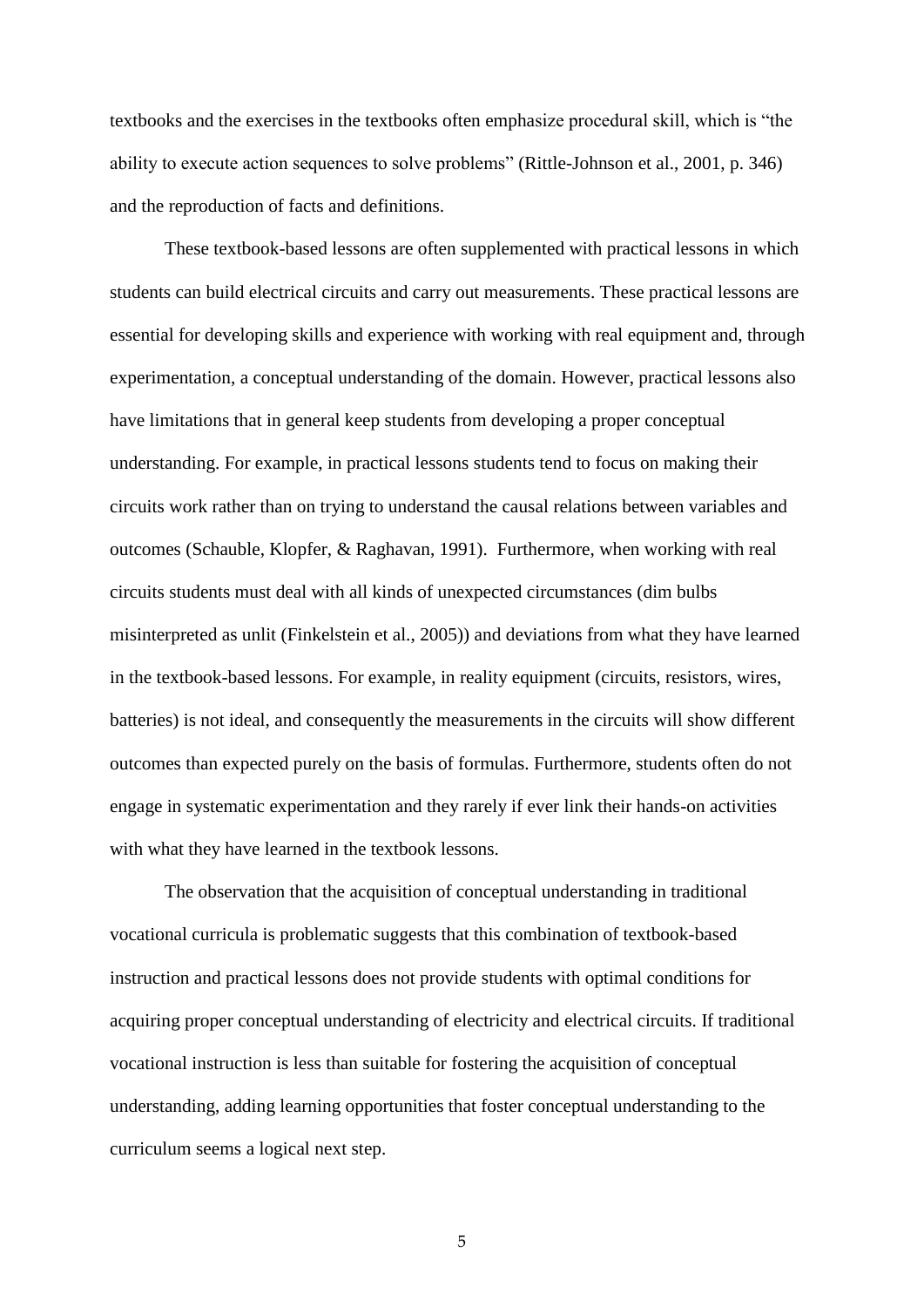#### *Fostering the acquisition of conceptual understanding in electricity instruction*

Papadouris and Constantinou (2009) argued that the accumulation of experiences with natural phenomena through active exploration, investigation, and interpretation provides a basis for the development of conceptual understanding. The role of active experimentation by students in science learning was also emphasized by Steinberg(2000). In his opinion there are at least two elements that appear to be critical in making science instruction successful. First, successful instruction is based on understanding how students make sense of the subject matter. That is, instruction must take into account the ideas and conceptions the students already have about the subject matter. As stated in the introduction, electricity is an abstract and intangible concept; however, most people have conceptions, often pre-scientific and idiosyncratic ones, about what electricity is and how electricity "behaves". Steinberg emphasizes the importance for instruction of helping students to "elicit" their own conceptions and using those conceptions as a starting point for the instruction. Second, students must be actively engaged in finding out what is happening instead of just witnessing something being presented. They need to make predictions, design experiments, analyze and interpret the collected data, and formulate answers to their research questions; in other words, they must be engaged in a process of inquiry learning (see e.g., Chi, Slotta, & de Leeuw, 1994; Chinn & Brewer, 1998; Hewson, 1985; Jaakkola et al., 2010; Muller, Bewes, Sharma, & Reimann, 2008; Strike & Posner, 1985; Tao & Gunstone, 1999; Trundle & Bell, 2010; Zacharia, 2007).

In inquiry learning, students learn through exploration and application of scientific reasoning. It has been found to be among the most effective methods for acquiring conceptual knowledge (Alfieri, Brooks, Aldrich, & Tenenbaum, 2011; Deslauriers & Wieman, 2011; Eysink et al., 2009; Prince & Felder, 2006). Computer technology can support inquiry learning by students and facilitate the inquiry learning process in many ways, such as by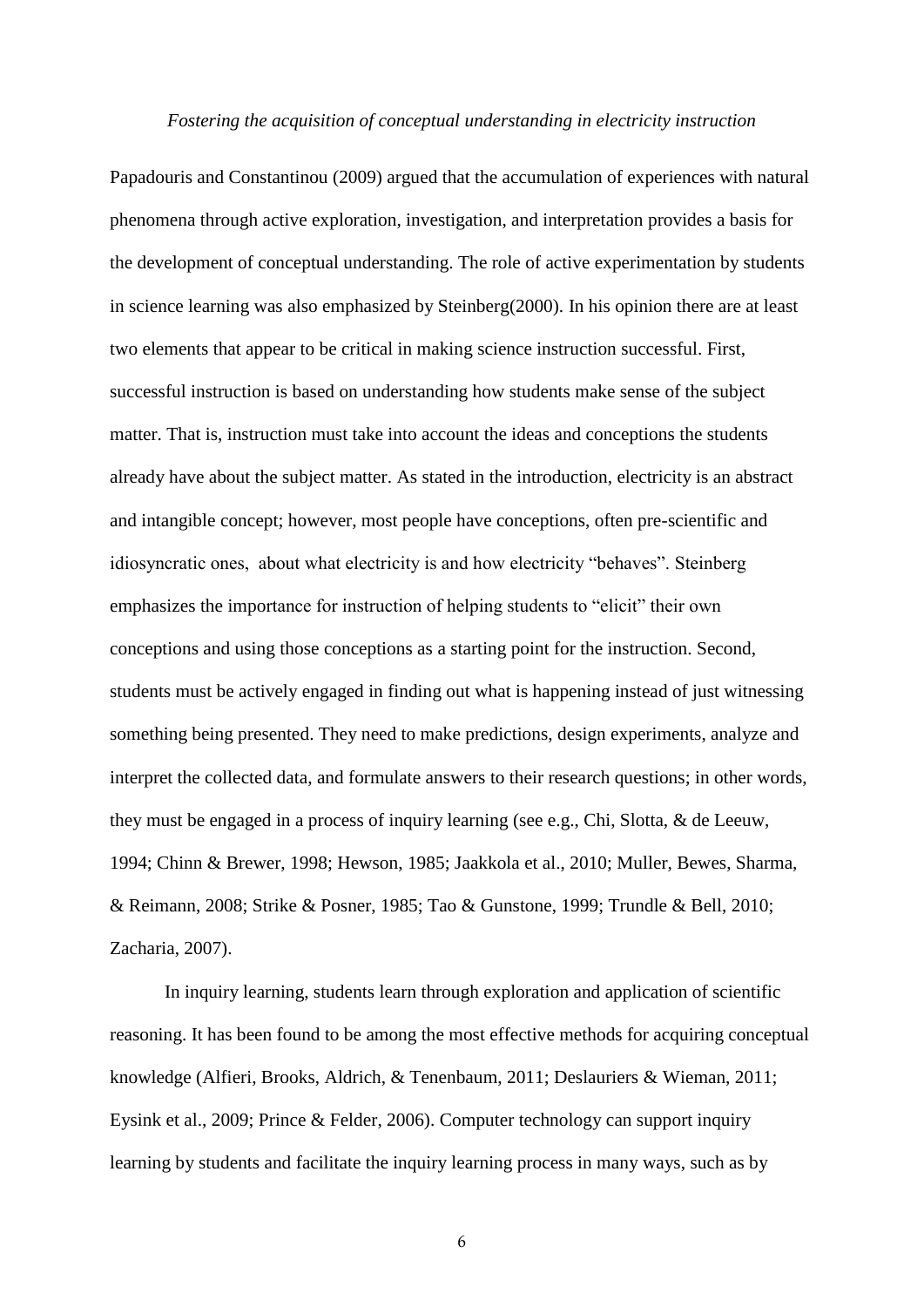offering computer simulations for exploring, experimenting, and collecting empirical data (de Jong, 2006; de Jong & van Joolingen, 1998; Park, Lee, & Kim, 2009; Rieber, Tzeng, & Tribble, 2004; Trundle & Bell, 2010).

Simulations contain models that are designed to simulate systems, processes, or phenomena. Students can change the values of variables in the simulation (e.g., the resistance in a virtual electrical circuit) and observe the effects of those changes on other variables (e.g., voltage or current). The simulations allow students to conduct experiments and collect experimental data quickly and easily. (In this sense the simulation could also be called a virtual laboratory, and therefore henceforth the term "virtual lab" will be used.) Building or adjusting experimental setups with real equipment can be laborious and time-consuming. In a virtual lab, in contrast to a real lab as described above, the setup can be given and changes to the configuration can be made quickly and effortlessly, allowing students to focus and to stay focused on their inquiry processes without delay or disruption. By systematically changing variables and observing and interpreting the consequences of those changes, the students can explore the properties of the underlying model (e.g., Ohm's Law) (de Jong, 2005, 2006; de Jong & van Joolingen, 1998). Furthermore, seeing what "happens in reality" can support students with testing the validity of their own mental model and with identifying aspects of their model that need to be refined. Eventually, this can help students to bring their mental models in line with the real phenomena (Papadouris & Constantinou, 2009; White & Frederiksen, 1998).

Although active engagement and meaningful learning are viewed as primary characteristics of inquiry learning with virtual labs (Svinicki, 1998), meaningful learning may not result simply from behavioral activity per se. Mayer (2002, 2004) suggests that only specific cognitive activities (e.g., selecting, organizing, and integrating knowledge) may promote meaningful learning. In order to ensure that students deploy the required and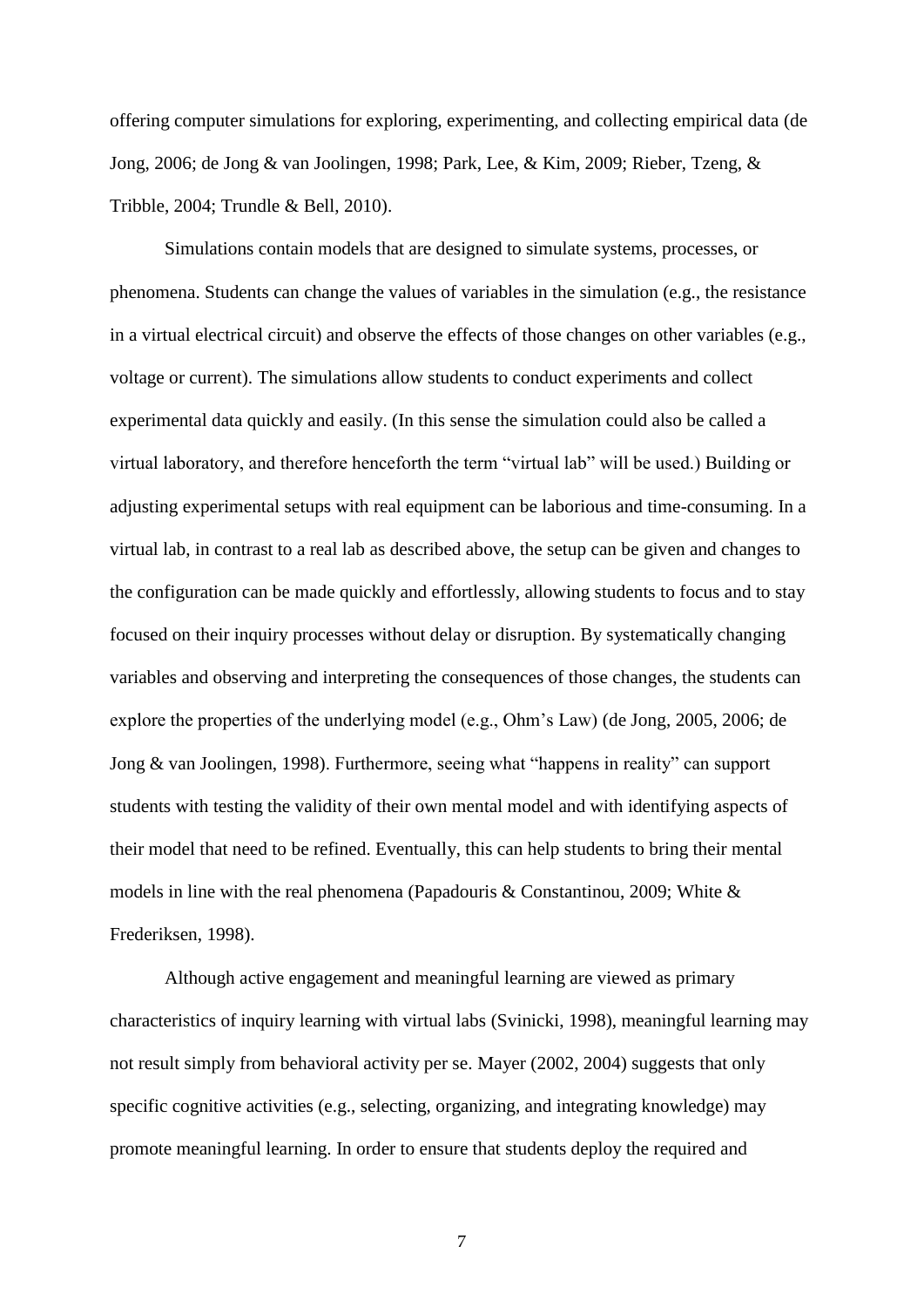appropriate cognitive activities and to prevent them from floundering, guidance is necessary (de Jong, 2005, 2006; de Jong & van Joolingen, 1998; Quintana et al., 2004; Reiser, 2004; Sharma & Hannafin, 2007). Integrating supportive cognitive tools within the learning environment can guide students through their inquiry processes (de Jong, 2006). For example, regular inquiry process components, such as orientation (identification of variables and relations), hypothesis generation, experimentation (changing variable values, making predictions, and interpreting the outcomes), reaching conclusions (hypothesis testing), and evaluation (reflection on the learning process and the acquired knowledge) can be embedded in assignments. Computers can give feedback to students if their responses to assignments are incorrect (Steinberg, 2000).

The idea of using virtual laboratories in electricity instruction is not new. Previous studies have indicated that learning with virtual labs or computer simulations can have a positive effect on the acquisition of conceptual knowledge in the domain of electricity and simple electrical circuits when used as a substitute for real equipment (see e.g., Baser  $\&$ Durmuş, 2010; Farrokhnia & Esmailpour, 2010; Finkelstein et al., 2005; Jaakkola & Nurmi, 2008; Jaakkola et al., 2010; Jaakkola et al., 2011; Zacharia, 2007). These studies focused on elementary school children (Jaakkola & Nurmi, 2008; Jaakkola et al., 2010; Jaakkola et al., 2011), pre-service elementary school teachers (Baser & Durmus, 2010), and university students (Farrokhnia & Esmailpour, 2010; Finkelstein et al., 2005).

In the current study we focus on a different type of students, namely students from secondary vocational engineering education. Vocational education is more concrete in nature compared to general types of education. In vocational education students are trained for clearly defined professions or tasks (e.g., becoming mechanics, electricians) (Slaats, Lodewijks, & van der Sanden, 1999). In the Netherlands, an achievement test known as the 'CITO-test' (the Central Office for Standardised Testing) is administered to all pupils at the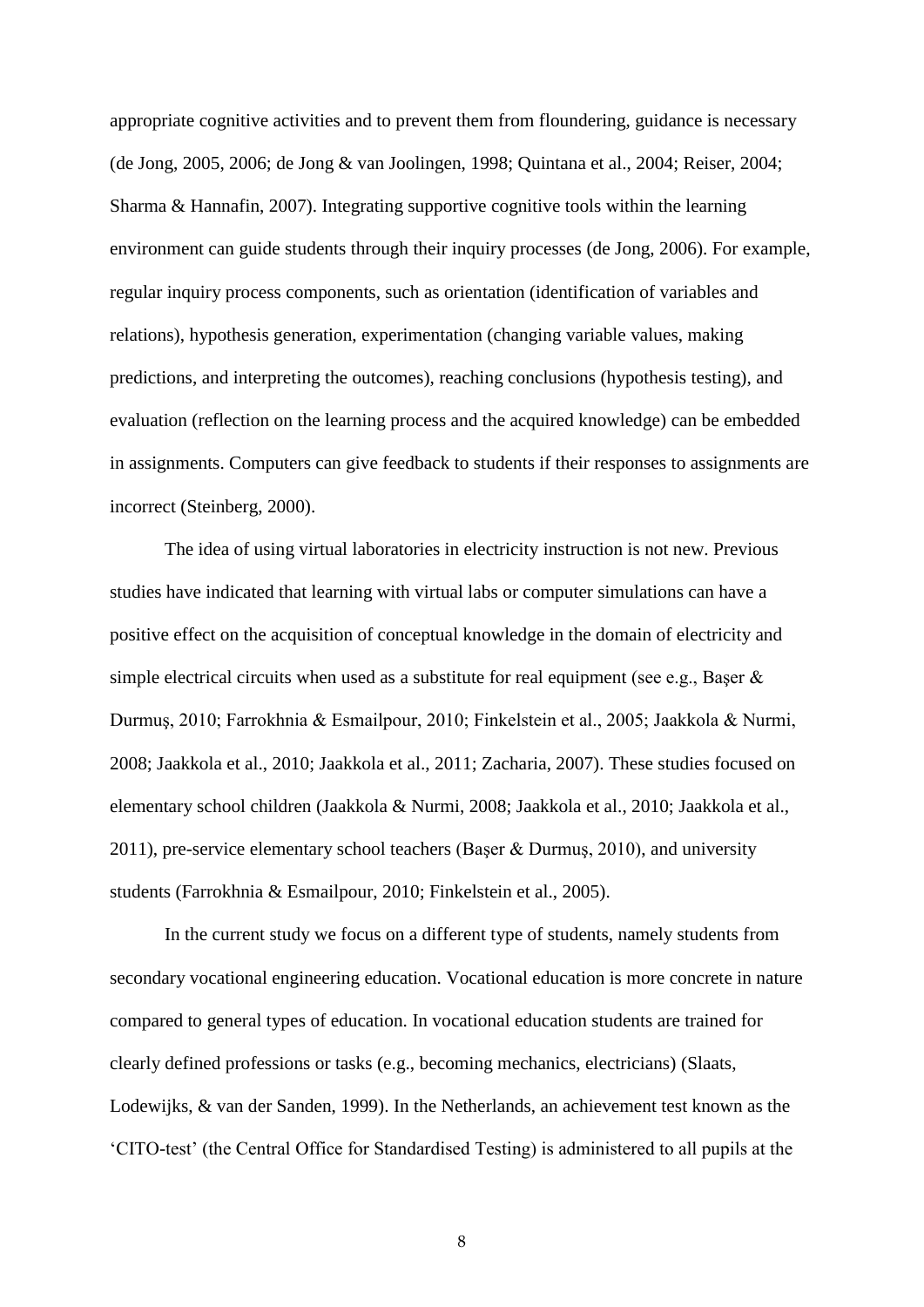end of their primary education. On the basis of their test scores the pupils are tracked into either pre-vocational education or general (higher or pre-university) education. A little more than 60% of the students are tracked into pre-vocational education (12- to 16-year-olds) and then secondary vocational education (16- to 20-year-olds) (Meijers, 2008). Inquiry learning is often assumed to be too demanding for these students, because it requires them to adopt a scientific approach. Vreman-de Olde (2006) characterizes students in secondary vocational training as 'do-ers', who have a visual orientation and who are mostly interested in the practical application of their knowledge. They learn by experience and have difficulty with abstract theoretical models and methods (Slaats et al., 1999). In particular, these students find the domain of electricity to be abstract. Vreman-de Olde (2006) suggests that using realistic visualizations in computer simulations (or virtual labs) can support these students in connecting reality and theoretical concepts. Working with real laboratories is also a necessity for these students, because they will work with similar equipment in their professional lives. Therefore, in the current study we did not replace the practical lesson with a real laboratory but instead gave students additional lessons in a virtual lab.

The main question addressed in the current study is: how can the acquisition of conceptual understanding be fostered in electricity instruction that occurs in the context of secondary vocational engineering education? The current study compares two experimental conditions: one condition in which students followed traditional instruction supplemented with inquiry learning within a virtual lab, and one condition in which students followed traditional instruction only (supplemented with additional traditional (computer-based) practice). The lessons involved were an integral part of a complete electricity curriculum (including both textbook and practical lessons) in the context of intermediate level vocational engineering training.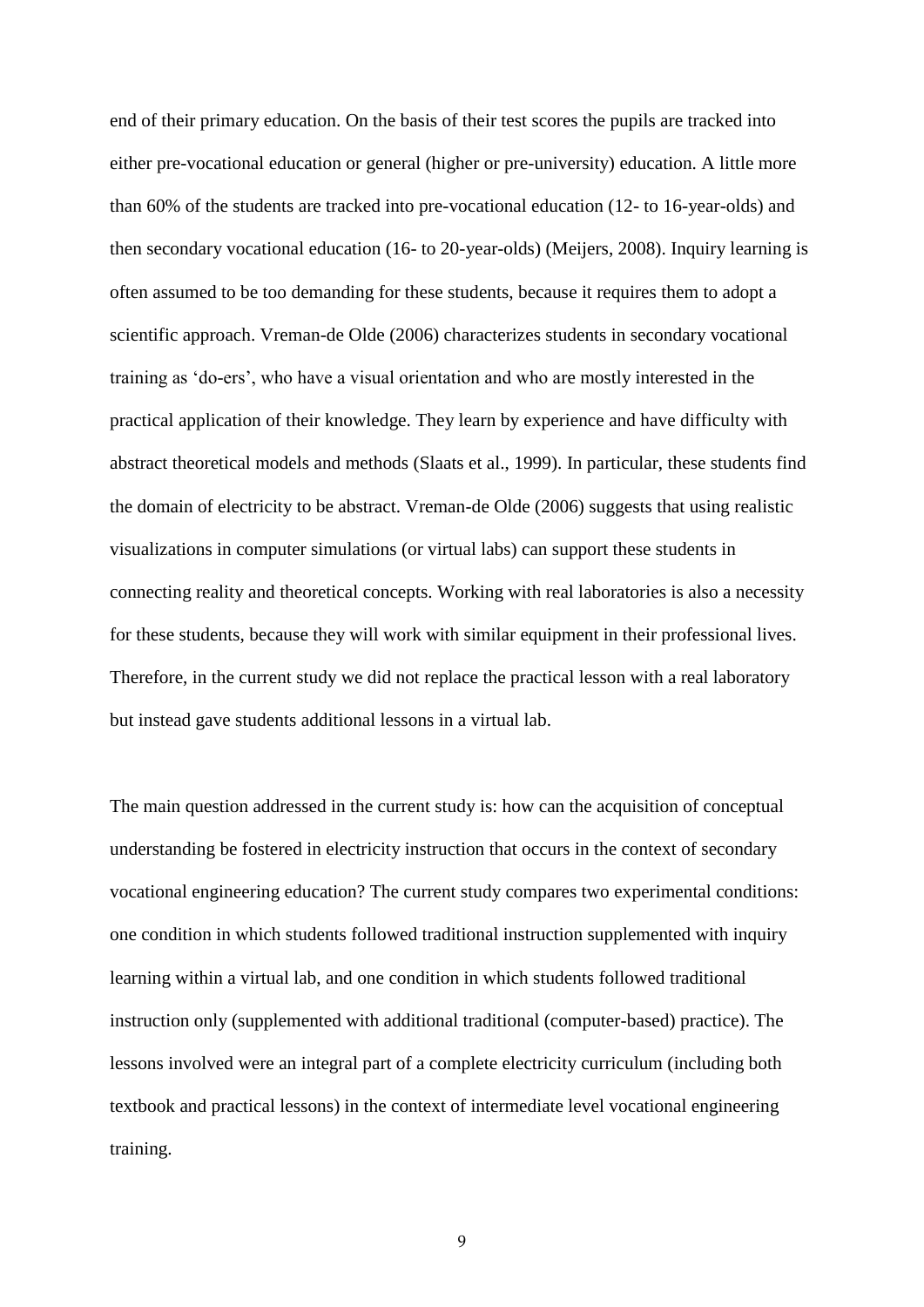#### **Method**

#### *Participants*

In total, 56 students in intermediate level vocational engineering training participated, all boys (no female students were enrolled in the engineering courses). The study was approved by the school board and the participants' parents. As will be further explained in the next section there were two conditions, the traditional condition and the virtual lab condition. Thirteen participants dropped out: four dropped out of school during the period in which the experiment took place (one in the traditional condition and three in the virtual lab condition); four missed more than half of the sessions (two in the traditional condition and two in the virtual lab condition); and five were unable to attend the post-test session (two in the traditional condition and three in the virtual lab condition). The ages of the 43 remaining students (23 in the traditional condition and 20 in the virtual lab condition) ranged from 16 to 22 years old (*M* = 19.17; *SD* = 1.39).

#### *Design*

A between-subjects design was used in the experiment, with the Instructional method (traditional instruction plus extra computer-based practice (traditional condition) versus traditional instruction plus inquiry learning within a virtual lab (virtual lab condition)) as the independent variable. Participants were randomly assigned to either the traditional condition or the virtual lab condition. Students in both conditions followed the same curriculum, the full regular electricity curriculum. This curriculum in which the experiment was embedded contained the following courses: a textbook-based course, "Electricity Theory", and two practical courses, "Measuring Electricity" and "Workplace Practice". The courses in the curriculum lasted three months or more. The time span of the experiment was nine weeks, with one session every week. These nine sessions formed a relatively small part compared to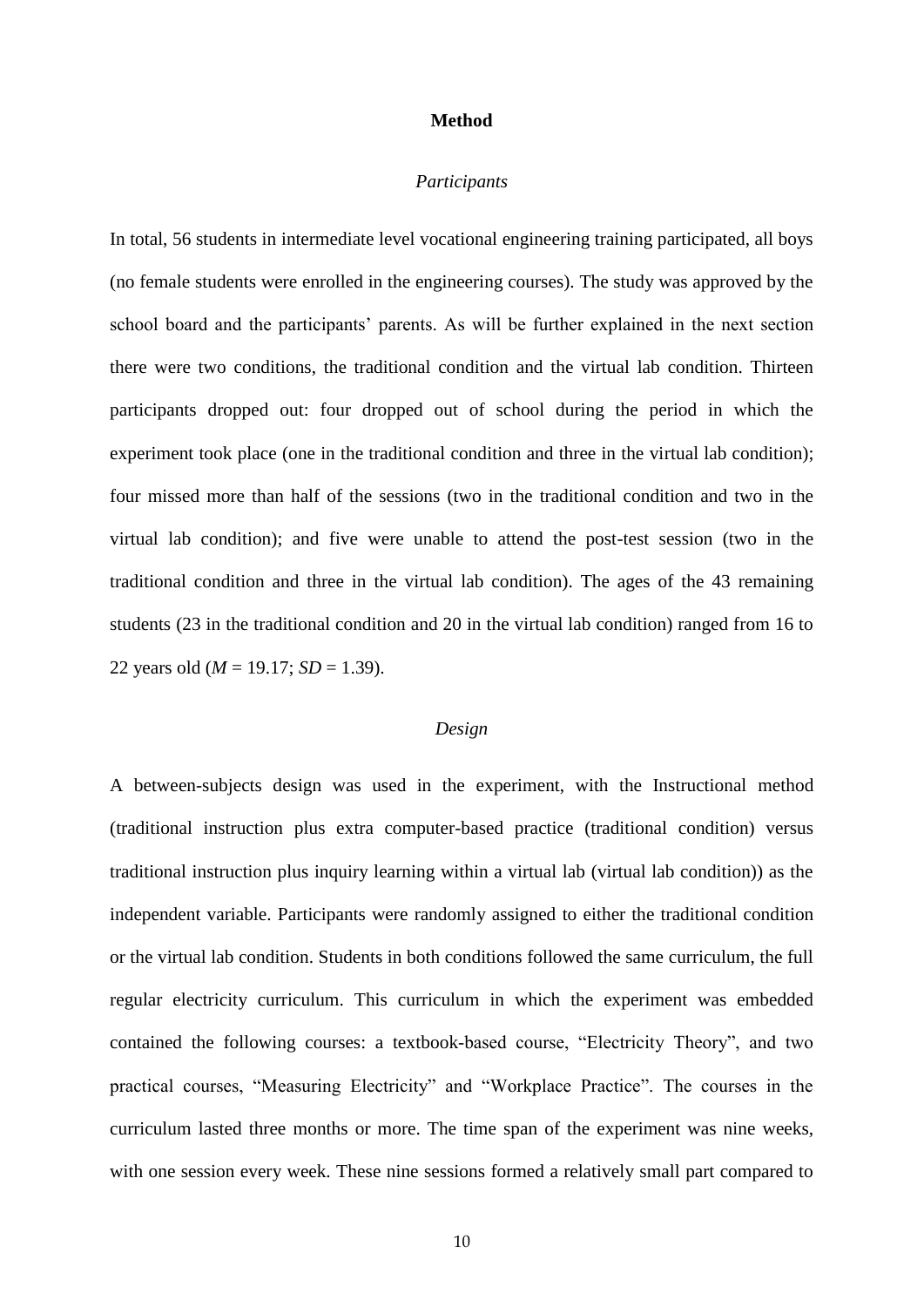the entire electricity curriculum, but the experiment only aimed to cover the period during which simple DC circuits were treated in the regular curriculum. In the traditional condition, the traditional instruction was supplemented with additional practice (based on traditional instruction) on topics treated in the main curriculum. In the virtual lab condition, the traditional instruction was supplemented with inquiry learning in a virtual lab, also on the topics treated in the main curriculum. Except for these nine sessions, all courses and activities were the same for all participants.

## *Learning environments*

The regular curriculum that the students follow includes topics such as energy sources, resistance, circuits, Ohm's Law, Kirchhoff's Laws, alternating current, and magnetic fields. In this curriculum students have textbook and practical (lab) lessons. The emphasis in the textbook lessons is on facts, definitions, formulas, and procedural skills (calculating parameters such as voltage, current, resistance, and power); in the practical lessons students practice building electrical circuits and performing electricity measurements in these circuits. Two books are used: a textbook (Frericks & Frericks, 2003) in which facts, definitions, and formulas are presented and procedures are explained, and an exercise book (Frericks & Frericks, 1998) with chapters that correspond to the chapters in the textbook. These chapters briefly repeat the topics treated in the textbook, provide more in-depth explanations of procedures, and offer questions (about facts and definitions) and assignments in which students are required to calculate parameters. The experiment covered part of the topics treated in the regular curriculum, namely electrical circuits (series, parallel, and mixed connections), Ohm's Law, and some elements of Kirchhoff's Laws. Two computer-based learning environments were used in the experiment, one for each condition.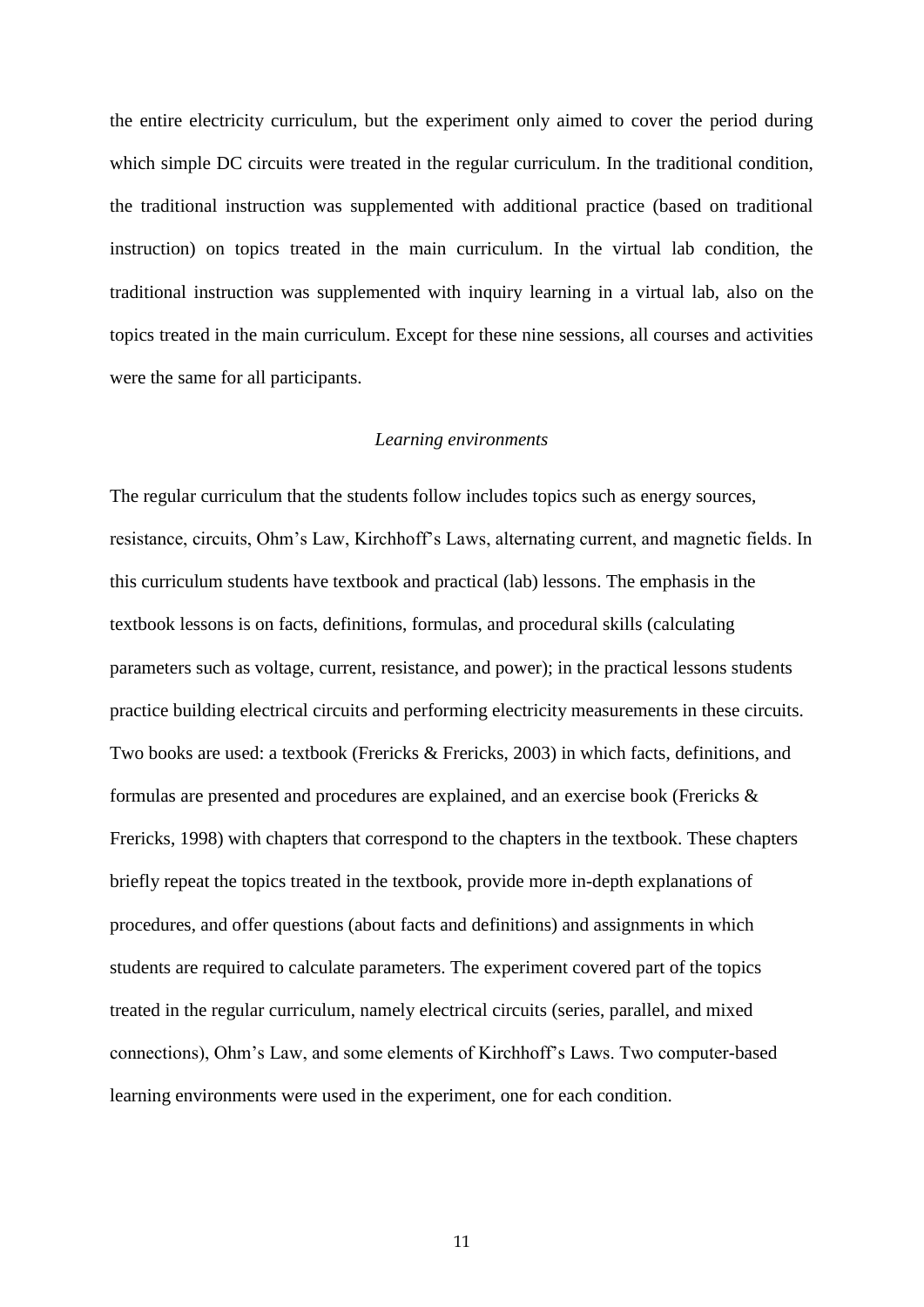## *Learning environment used in the traditional condition*

The traditional condition included use of a computer-based learning environment that was developed and produced by the same company that published the textbook and exercise book described above. The software was meant as additional practice material (although the participating school did not use this software in the regular curriculum). The software offered a brief summary and a series of exercises for each chapter of the textbook and exercise book, mainly calculation exercises, but also some insight questions (measured by means of multiple choice items). After completion of each exercise, students received feedback about the correctness of their response as well as an explanation of the correct answer. At the end of each chapter the system informed the student about the percentage of correct responses for that chapter.

## *Learning environment used in the virtual lab condition*

Participants in the virtual lab condition were provided with a virtual lab-based inquiry learning environment. This was created by the authors with SIMQUEST authoring software (de Jong et al., 1998; Swaak & de Jong, 2001; van Joolingen & de Jong, 2003). The virtual lab environment presented photographic images of equipment used in the school's practical (lab) courses about electricity (see Figure 1).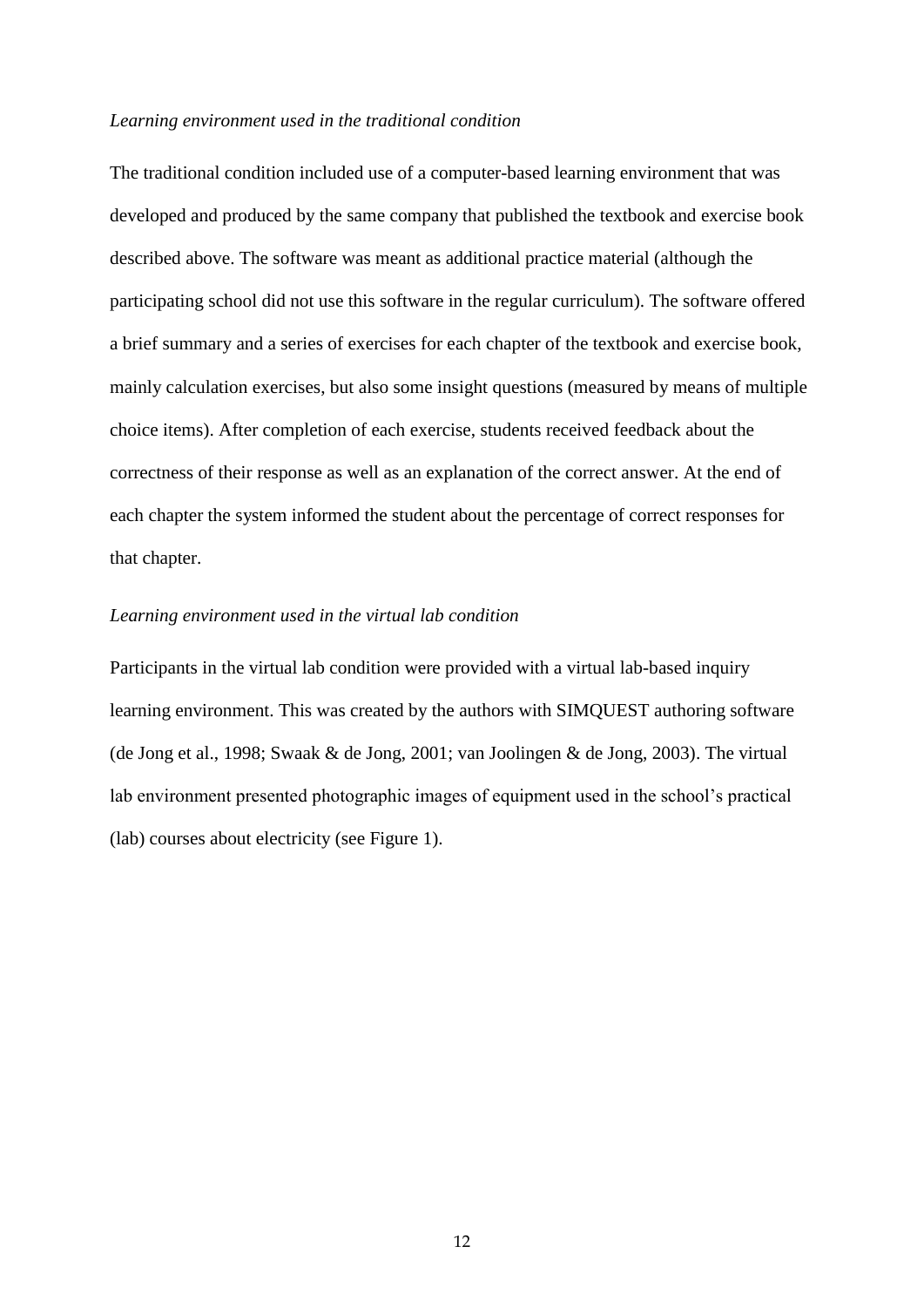

*Figure 1.* Screen dump of virtual lab

In the virtual lab environment the students were presented with electrical circuits. They could add or remove electrical components (e.g., light bulbs, resistors, LED's), adjust the voltage, and perform measurements using virtual measuring equipment to measure (changes in) voltage across components and the strength of the current flowing through different parts of the circuit. The images of real equipment made the virtual lab highly realistic.

As indicated in the introduction, students need instructional guidance in order to make inquiry learning within a virtual lab effective. In the current study students were provided with assignments that were integrated within the virtual lab environment, and that were designed to structure their experimentation processes. Such assignments have been found to be a successful type of instructional guidance in inquiry learning (Swaak, van Joolingen, & de Jong, 1998). In the current study, these assignments had the following structure: first, the student was asked to predict the outcome of a change in a circuit,e.g., "In a series connection there is one component, a light bulb (6V/3W). The voltage applied across this bulb is 6V. Suppose a second bulb is added to the connection. What will happen to the voltage across the first bulb (all else being equal)?". This part of the assignment was meant to activate prior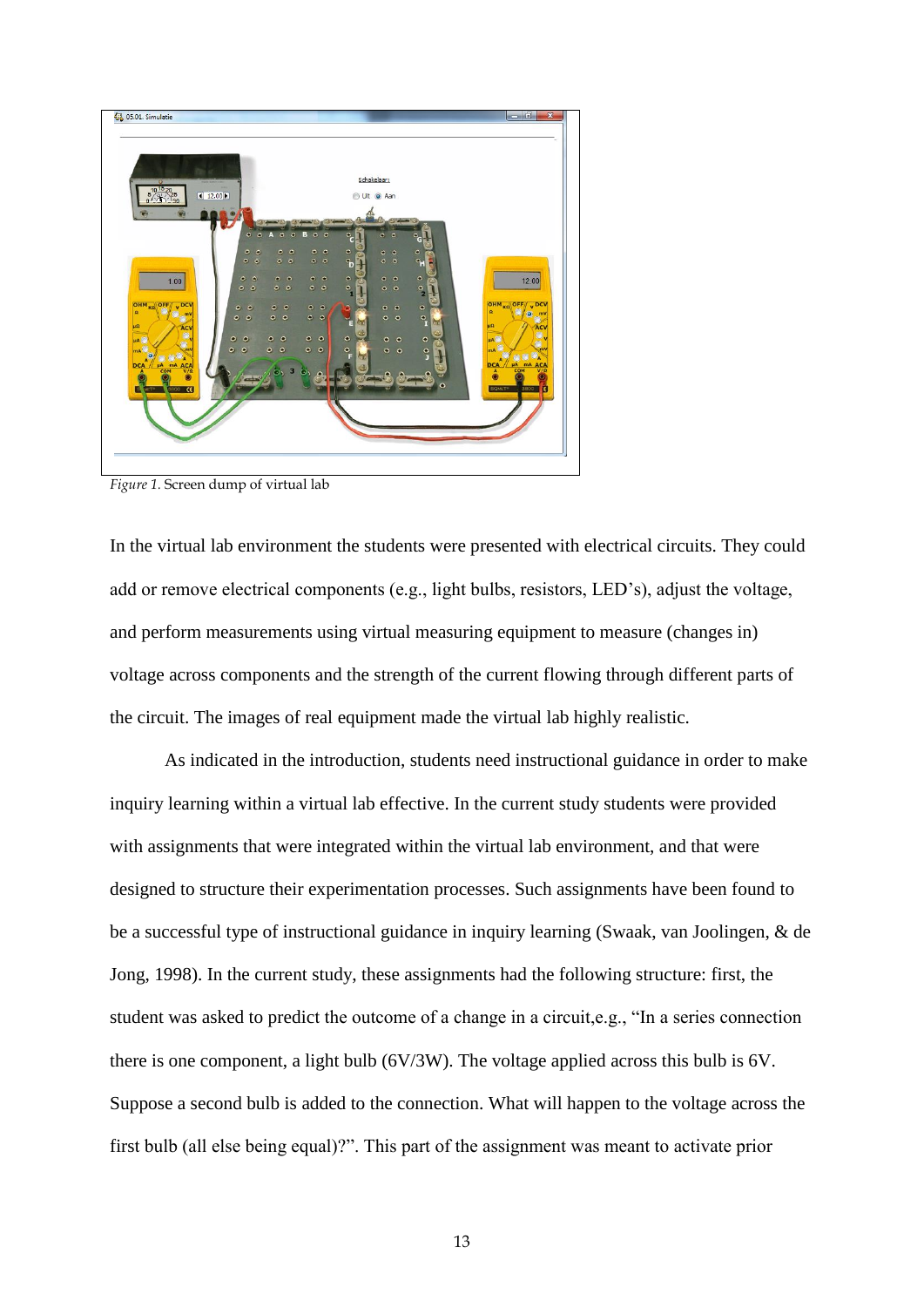knowledge and to have students articulate their own, idiosyncratic conceptions (or misconceptions) about the domain. Then the participants could use the virtual lab to experiment, that is, to collect empirical data, and make observations that would help them to find out what really happens in the situation described in the first step. After the second step, the participants were asked to reflect upon the correctness (or incorrectness) of their initial prediction and to draw conclusions on the basis of their observations in the virtual lab.

#### *Knowledge measures*

Two knowledge tests were used in the experiment: a prior knowledge test and a post-test. The prior knowledge test was an entrance test that contained 27 items and aimed at measuring (possible differences in) the prior knowledge of the students. The post-test contained 19 items and was meant to measure the effects of instructional method on learning outcomes. The prior knowledge test contained 14 conceptual and 13 procedural items. The post-test contained 14 conceptual items and 5 procedural items. Because the depth of understanding required to answer problems depends on their level of complexity, we included both simple and complex items on the post-test.

## *Conceptual and procedural items*

In the introduction it was argued that a proper conceptual understanding enables students to reason about potential differences and the flow and the intensity of current (Cohen, Eylon, & Ganiel, 1983; Frederiksen, et al., 1999; Streveler, et al., 2008). Therefore, the conceptual items on the test required participants to reason about the behavior of current and potential difference in various DC circuits, including series, parallel, and mixed connections. (At this stage, the curriculum and the textbook treated resistance as a constant.) In some conceptual items participants were given two circuits (e.g., one circuit with two light bulbs in a series connection, and one circuit with two light bulbs in parallel) and then they had to reason about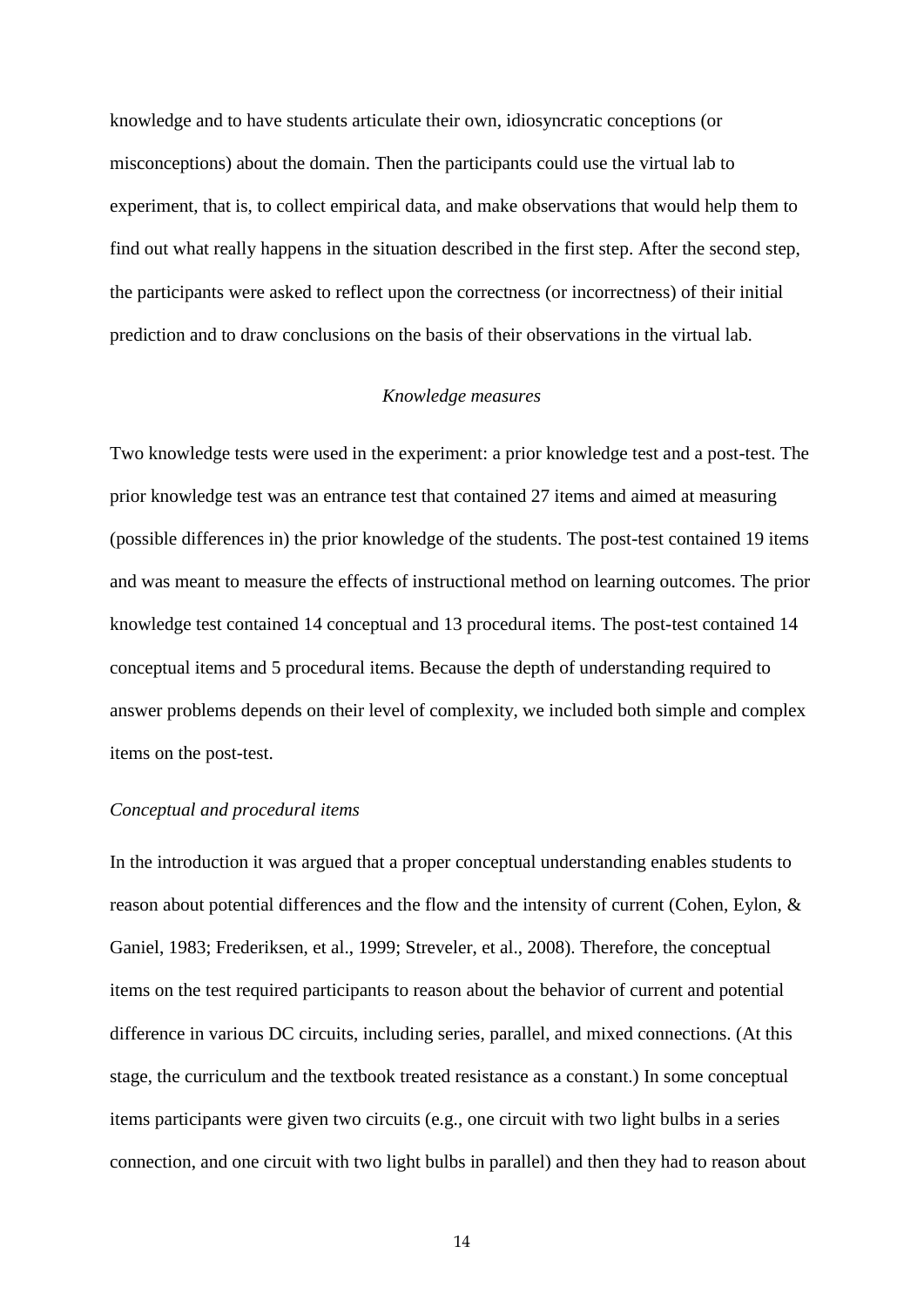how a specific variable (e.g., current) would behave in the different circuits. In other conceptual items participants were given a circuit in which a certain change took place (e.g., turning a switch on or off). Then they had to reason about how this change in one parameter would affect other parameters. An example of a conceptual item is shown in Figure 2.



*Figure 2*. Post-test item (conceptual understanding)

Several principles need to be taken into account when solving the problem displayed in Figure 2: (a) when switch S is turned on, the simple connection actually becomes a parallel connection; furthermore, under normal conditions (b) the voltage across light bulb  $L_1$  remains unchanged when the circuit switches from a simple to a parallel connection; (c) the voltage across the two parallel trajectories will be equal; (d) the total (equivalent) resistance will change; (e) therefore so will the current (Ohm's Law). The information that the current at  $I_{\text{TOT}}$ remains unchanged after switch S is turned on therefore indicates that the circuit is not behaving normally. In fact, the circuit keeps behaving as it did when switch S was still turned off. Apparently, there is some blockage in the parallel trajectory; perhaps one of the components (e.g., switch S or light bulb  $L_2$ ) is broken.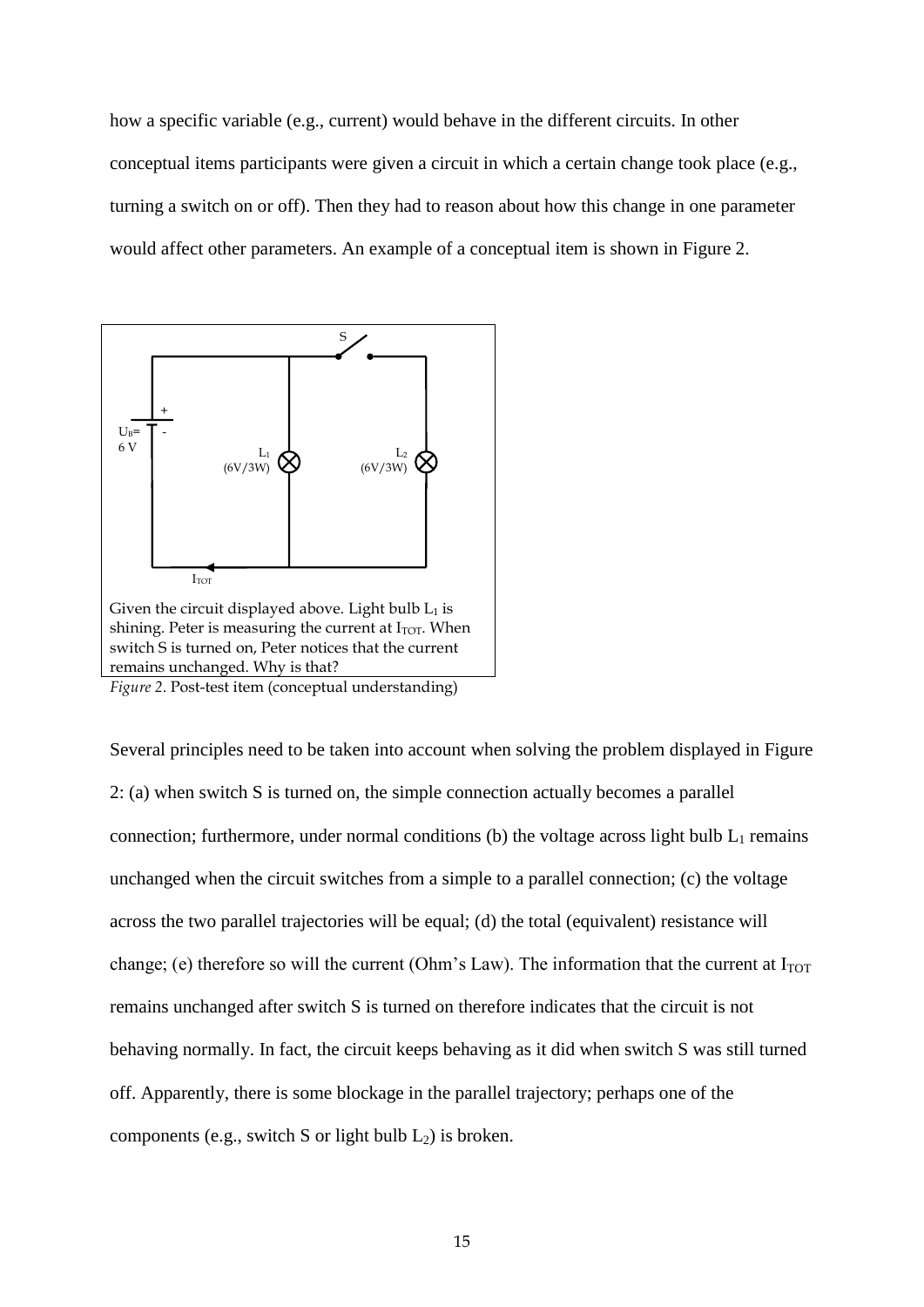The procedural skills items on both the prior knowledge test and the post-test were based on test items designed and used by teachers in previous years in the Electricity Theory course. All procedural items presented participants with a given circuit and required them to calculate the value of a specific variable (e.g., resistance, voltage, or current). Figure 3 shows an example of a procedural item.



Like the previous problem, the problem displayed in Figure 3 requires multiple principles to be applied in order to find the solution. One principle is Ohm's Law  $(I = V/R)$  to determine the total amount of resistance in the circuit. The total resistance is  $12V/2A = 6\Omega$ . There are two resistors in the circuit. The second principle that must be applied is the principle that in a series connection such as the given circuit, the resistances of different components (e.g., resistors) add up. One resistor  $(R_1)$  is 3 $\Omega$ , and therefore the resistance of the other  $(R_2)$  must be the total resistance minus the resistance of R<sub>1</sub>,  $6\Omega$  -  $3\Omega$  =  $3\Omega$ .

#### *Problem complexity*

Problems and solutions that involved two or more principles were considered complex problems. Problems that required the application of only one principle (e.g., Ohm's Law) were considered simple problems. Around 40 percent of the post-test items were complex, so that a differential effect of treatment in relation to level of complexity could be assessed. The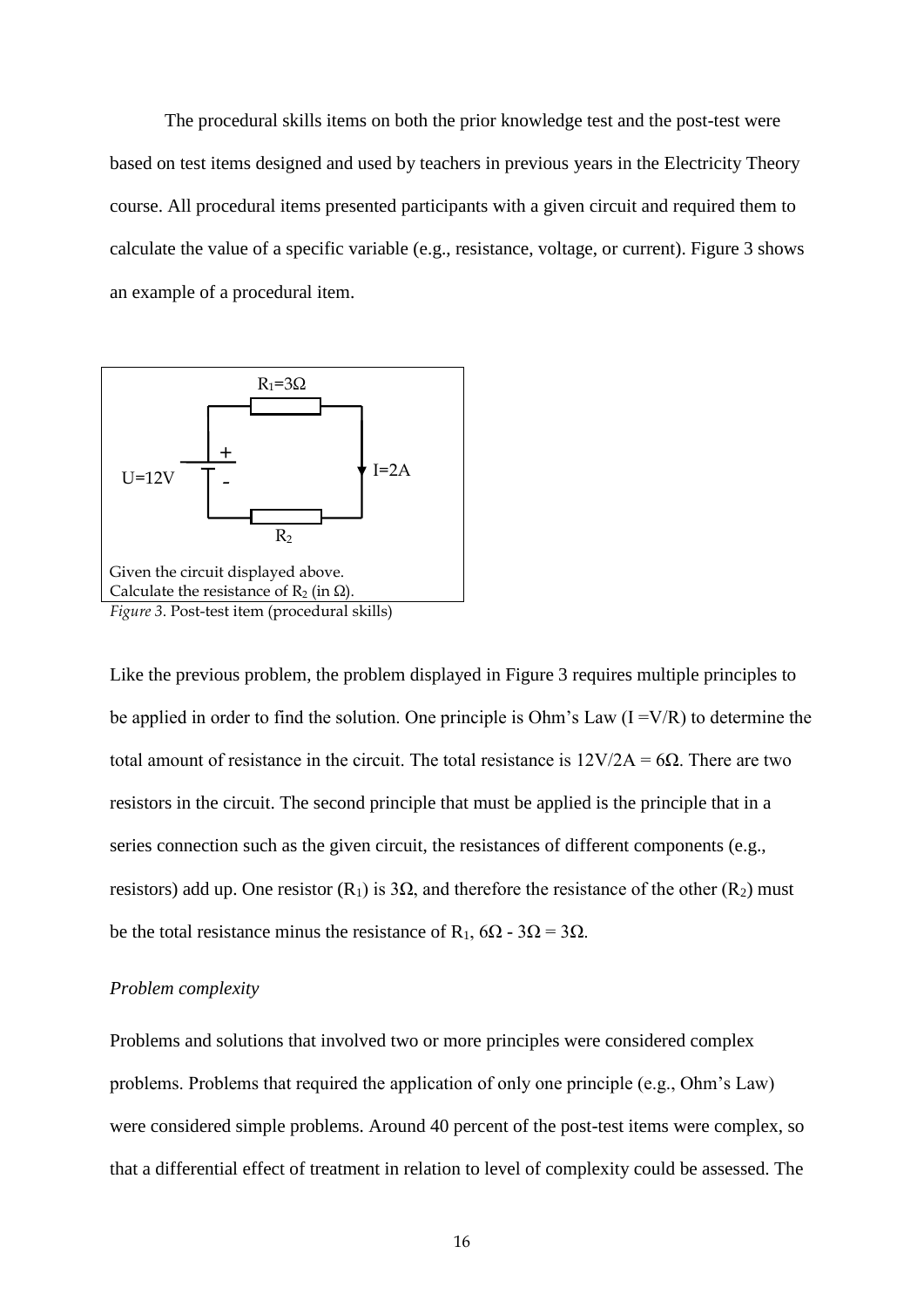two items discussed in the previous section (see Figure 2 and Figure 3) both required the application of multiple principles in order to be solved. The distribution of post-test items over the different categories of knowledge type and complexity is displayed in Table 1.

Table 1 *Distribution of post-test items by knowledge type (conceptual or procedural) and complexity (simple or complex)*

|                |                          |        | Complexity |
|----------------|--------------------------|--------|------------|
|                |                          | Simple | Complex    |
| Knowledge type | Conceptual<br>Procedural |        |            |

## *Examination results*

At the end of the semester, the school provided the experimenters with the participants' examination results in the following related curricular courses: Electricity Theory, Measuring Electricity, and Workplace Practice. In the course *Electricity Theory*, students were presented with facts, definitions, laws, and theories, and they were taught equations that could be used to solve standard circuit problems. In the practical course *Measuring Electricity*, the students had to put components in electrical circuits following recipe-like instructions and then they had to perform measurements in those circuits. In the practical course *Workplace Practice*, students had to design and build electrical circuits.

# *Procedure*

The experiment was carried out in a real school setting. In both conditions, the time taken for the experimental sessions was in addition to that devoted to the regular curriculum. There were nine sessions in total, including a prior knowledge test session and a post-test session. Sessions were separated by one-week intervals. In the first session, which took about 90 minutes, the students received some background information about the purpose of the study,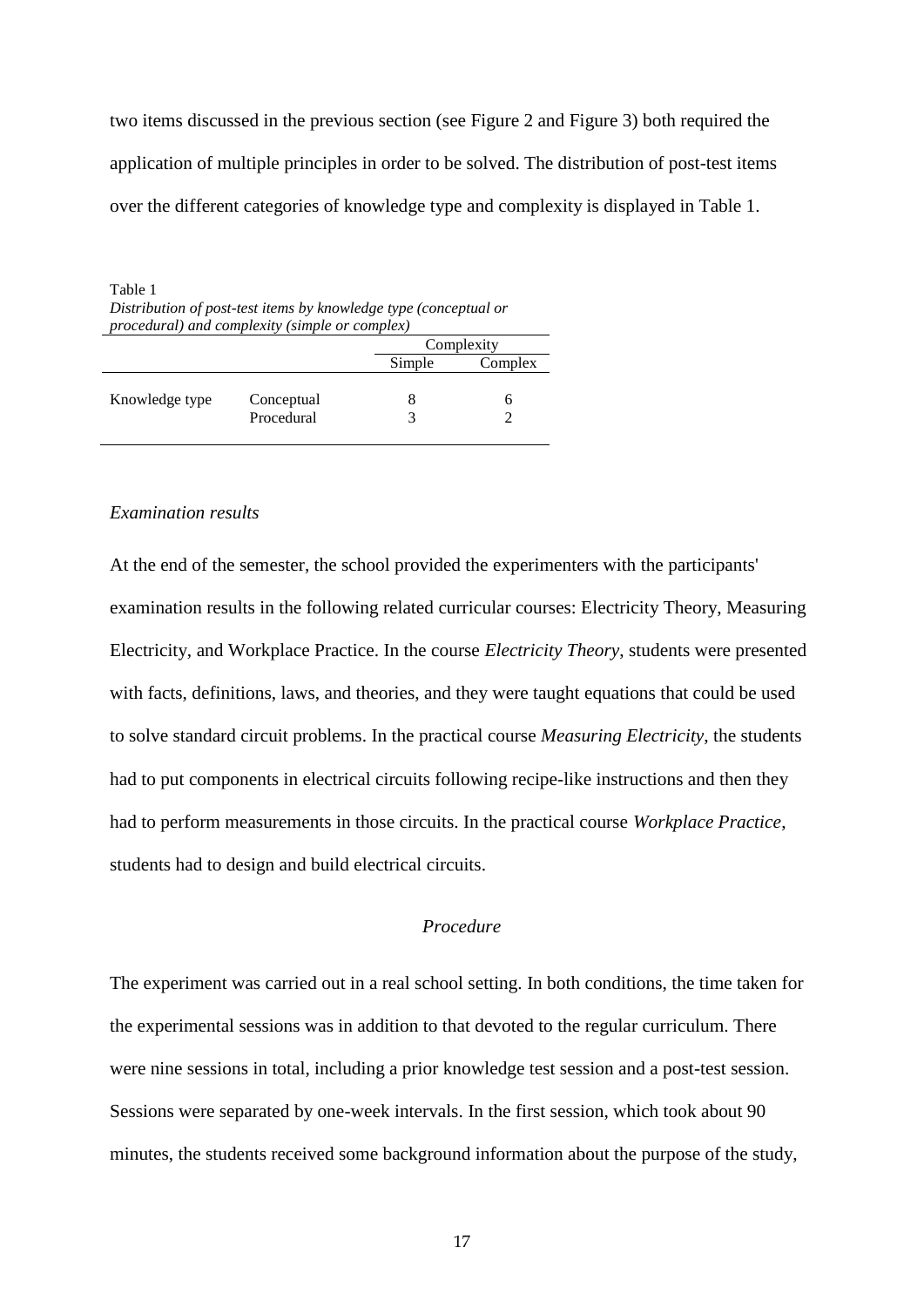the domain of interest, learning goals, and so on. This was followed by the prior knowledge test. In the second session, participants were randomly assigned to one of the experimental conditions. After this, both groups were directed to separate classrooms. (The experimental instructional sessions all took place in two different classrooms: one for each condition.) The rest of the second session was spent teaching participants how to operate their assigned learning environments. Following this introduction to the assigned learning environments, students in both conditions participated in six content-related instructional sessions, each lasting 45 minutes. Students felt this amount of time on the topic was sufficient. During these sessions the participants in both conditions worked on their own (one participant per computer) and at their own pace through the chapters and assignments in their learning environment. In the ninth, final session, the participants completed the post-test. The duration of this session was also 45 minutes; all students were able to finish the post-test within this time. APA standards for the ethical treatment of human participants were followed.

#### **Results**

#### *Prior knowledge*

The scores on the prior knowledge test are displayed in Table 2.

|                           | Condition                 |      |     |     |       |      |                           |     |
|---------------------------|---------------------------|------|-----|-----|-------|------|---------------------------|-----|
|                           | Traditional<br>$(n = 23)$ |      |     |     |       |      | Virtual lab<br>$(n = 20)$ |     |
|                           | M                         | SD   | Min | Max | M     | SD   | Min                       | Max |
| Conceptual test (max. 14) | 5.26                      | 2.70 |     | 12  | 5.90  | 2.95 |                           | 12  |
| Procedural test (max. 13) | 5.17                      | 1.75 |     | 8   | 4.85  | 2.51 | $\Omega$                  | 9   |
| Total (max. $27$ )        | 10.43                     | 3.03 | 4   | 17  | 10.75 | 3.73 | 4                         | 19  |

Table 2 *Prior knowledge test scores on conceptual and procedural items*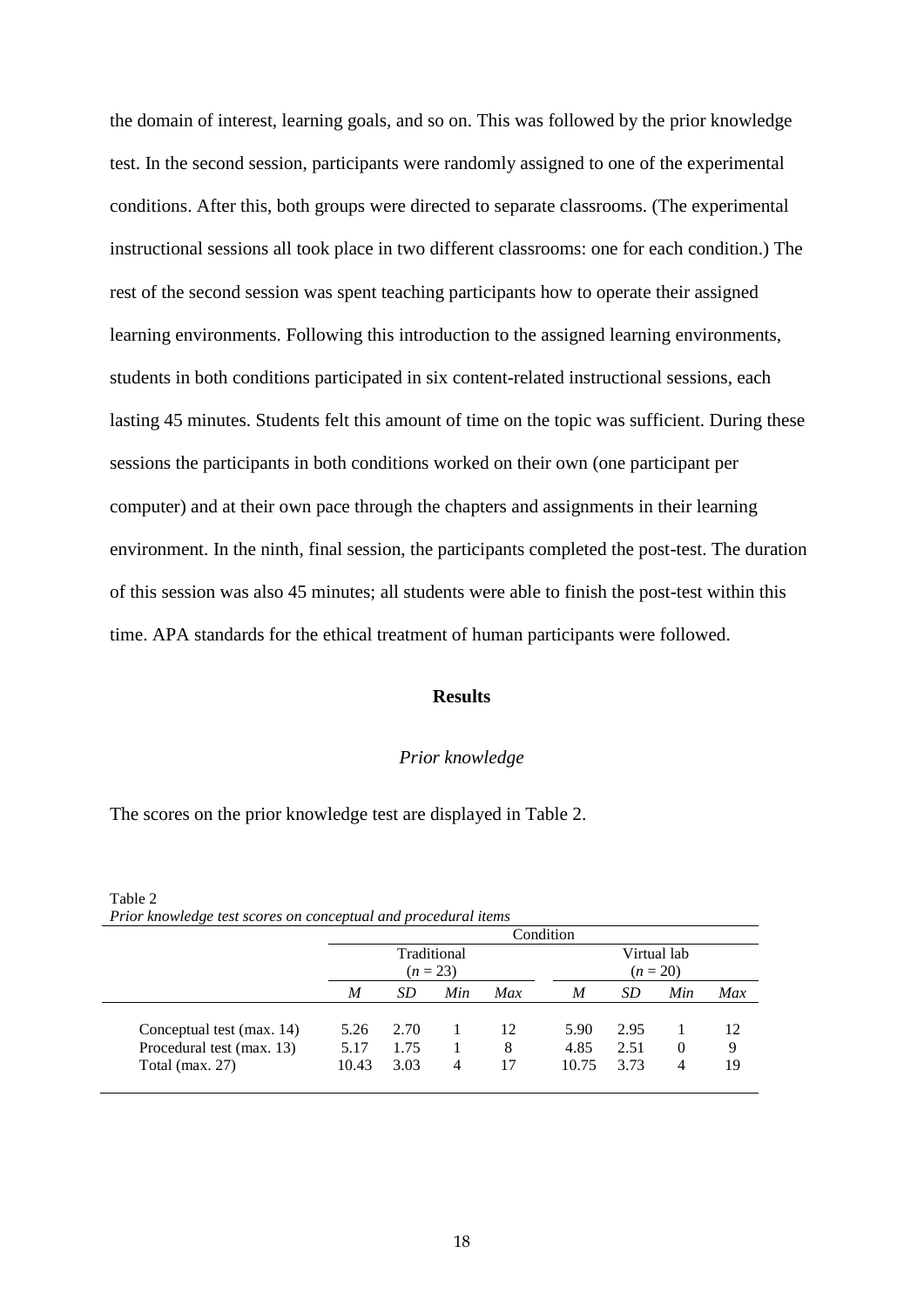Independent samples T-tests performed on the prior knowledge test scores established that there were no differences between conditions: conceptual understanding,  $t(41) = -0.74$ , *n.s.*; procedural skills,  $t(41) = 0.50$ , *n.s.*; total prior knowledge test score,  $t(41) = -0.31$ , *n.s.* It can therefore be assumed that students in both conditions had comparable levels of prior knowledge.

#### *Post-test*

The post-test scores on conceptual and procedural items are displayed in Table 3.

Table 3 *Post-test scores on conceptual and procedural items*

|                           | Condition   |      |     |     |                  |            |             |     |
|---------------------------|-------------|------|-----|-----|------------------|------------|-------------|-----|
|                           | Traditional |      |     |     |                  |            | Virtual lab |     |
|                           | $(n = 23)$  |      |     |     |                  | $(n = 20)$ |             |     |
|                           | M           | SD   | Min | Max | $\boldsymbol{M}$ | SD         | Min         | Max |
|                           |             |      |     |     |                  |            |             |     |
| Conceptual test (max. 14) | 4.09        | 1.83 |     | 9   | 5.35             | 2.03       |             | 8   |
| Procedural test (max. 5)  | 2.96        | 0.93 |     |     | 3.65             | 0.88       | 2           |     |
| Total (max. $19$ )        | 7.04        | 1.82 | 4   | 12  | 9.00             | 2.20       | 5           | 12  |

Prior knowledge scores were entered as covariates in the analyses of post-test scores. It was found that students in the virtual lab condition obtained significantly higher *overall scores* (*F*   $(1, 40) = 9.82$ ,  $p < 0.01$ ) than participants in the traditional condition. The effect size (Cohen's  $d = 0.98$ ) indicates that this is a strong effect. Participants in the virtual lab condition also scored significantly higher on *conceptual items*  $(F(1, 40) = 4.12, p < 0.05)$ . The effect size (Cohen's  $d = 0.65$ ) shows that this can be considered a medium effect. Participants in the virtual lab condition obtained significantly higher scores as well on the *procedural items* (*F*   $(1, 40) = 5.93, p < 0.05$ ), The effect size (Cohen's  $d = 0.76$ ) indicates that this is a large effect.

The procedural skills items were based on test items designed and used by teachers in previous years in the Electricity Theory course. Therefore, a correlation between scores on the post-test procedural skills items and examination grades for Electricity Theory was to be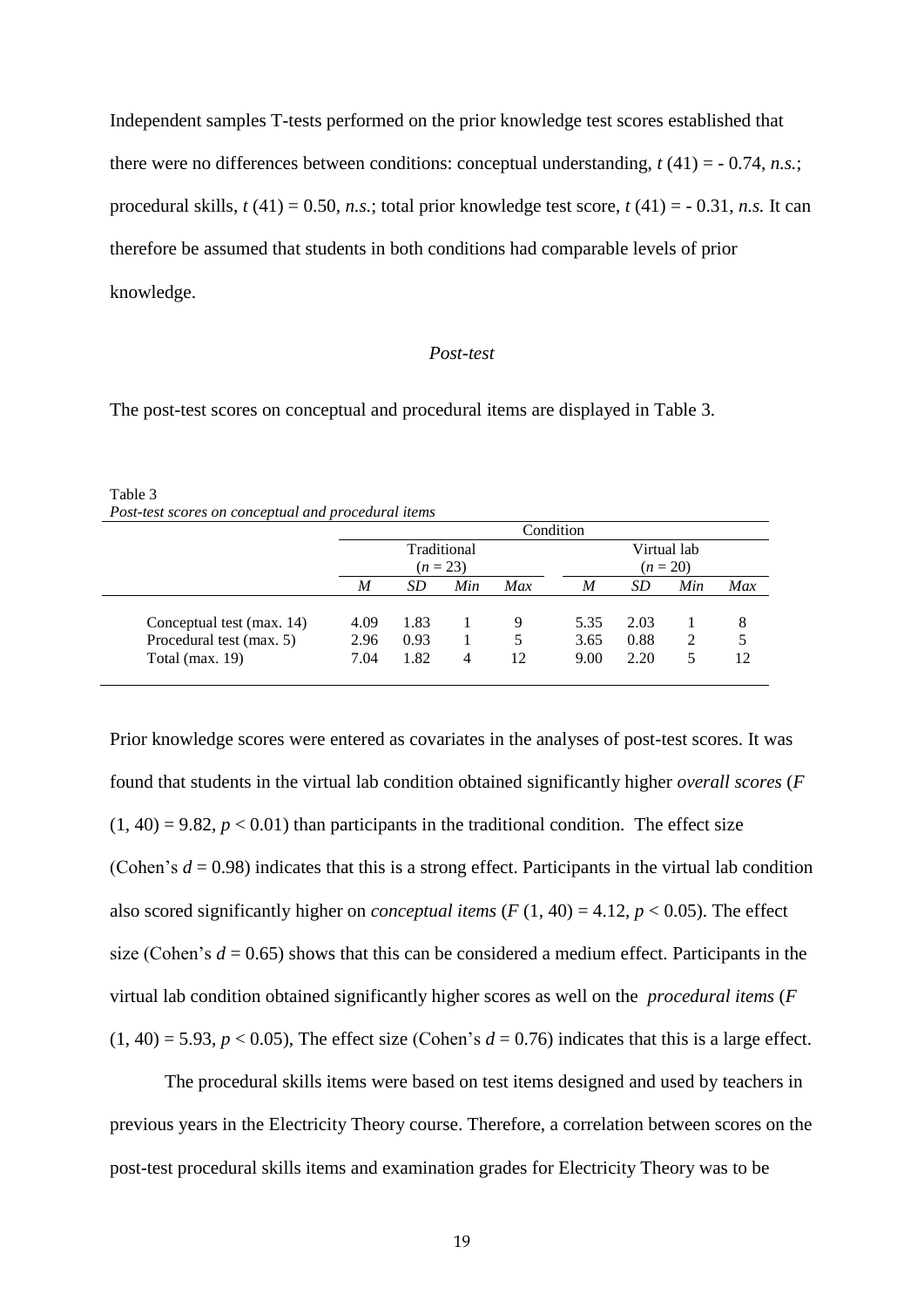expected. This was confirmed by the data ( $r = .52$ ,  $p < 0.01$ ) (see also Table 5). The conceptual items were developed for the current study, and therefore their reliability still had to be established. The internal consistency measure, Cronbach's alpha, for the conceptual knowledge scale was .43. This value suggests that conceptual understanding in this situation has many different facets, including understanding of different variables such as current and potential difference, along with knowledge about how each of these behaves in different circuits (e.g., in series, parallel, or mixed connections). If conceptual items about current are considered as one subscale and conceptual items about potential differences as another subscale, the internal consistency values rise to 0.57 and 0.67, respectively; however, these subscales are still estimates because they do not differentiate between types of circuits.

Besides the conceptual-procedural distinction, post-test items can also be distinguished on the basis of the complexity of their solutions. Problems that required the application of only one principle in solving them were considered simple problems, while those that required multiple principles for their solution were considered complex items. The data regarding scores on simple and complex items are presented in Table 4.

|                        |                                          | Condition |          |                             |      |      |          |                |  |
|------------------------|------------------------------------------|-----------|----------|-----------------------------|------|------|----------|----------------|--|
|                        | Traditional                              |           |          | Virtual lab<br>$(n = 20)$   |      |      |          |                |  |
|                        | $(n=23)$<br>Min<br>M<br><b>SD</b><br>Max |           |          | M<br>SD <sub>-</sub><br>Min |      |      | Max      |                |  |
|                        |                                          |           |          |                             |      |      |          |                |  |
| Simple items (max. 11) | 5.30                                     | 1.43      | 2        | 8                           | 5.75 | 1.71 | 2        | 8              |  |
| Conceptual (max. 8)    | 3.09                                     | 1.41      | $\Omega$ | 6                           | 3.45 | 1.57 | $\Omega$ | 6              |  |
| Procedural (max. 3)    | 2.22                                     | 0.52      | $\theta$ | 3                           | 2.30 | 0.66 | 1        | 3              |  |
| Complex items (max. 8) | 1.74                                     | 1.21      | $\Omega$ | $\overline{4}$              | 3.25 | 1.33 | 1        | 6              |  |
| Conceptual (max. 6)    | 1.00                                     | 1.24      | $\Omega$ | $\overline{4}$              | 1.90 | 1.29 | $\Omega$ | 5              |  |
| Procedural (max. 2)    | 0.74                                     | 0.75      | $\Omega$ | $\overline{2}$              | 1.35 | 0.67 | $\Omega$ | $\mathfrak{D}$ |  |
| Total (max. 19)        | 7.04                                     | 1.82      | 4        | 12                          | 9.00 | 2.20 | 5        | 12             |  |

Table 4 *Post-test scores on simple and complex items*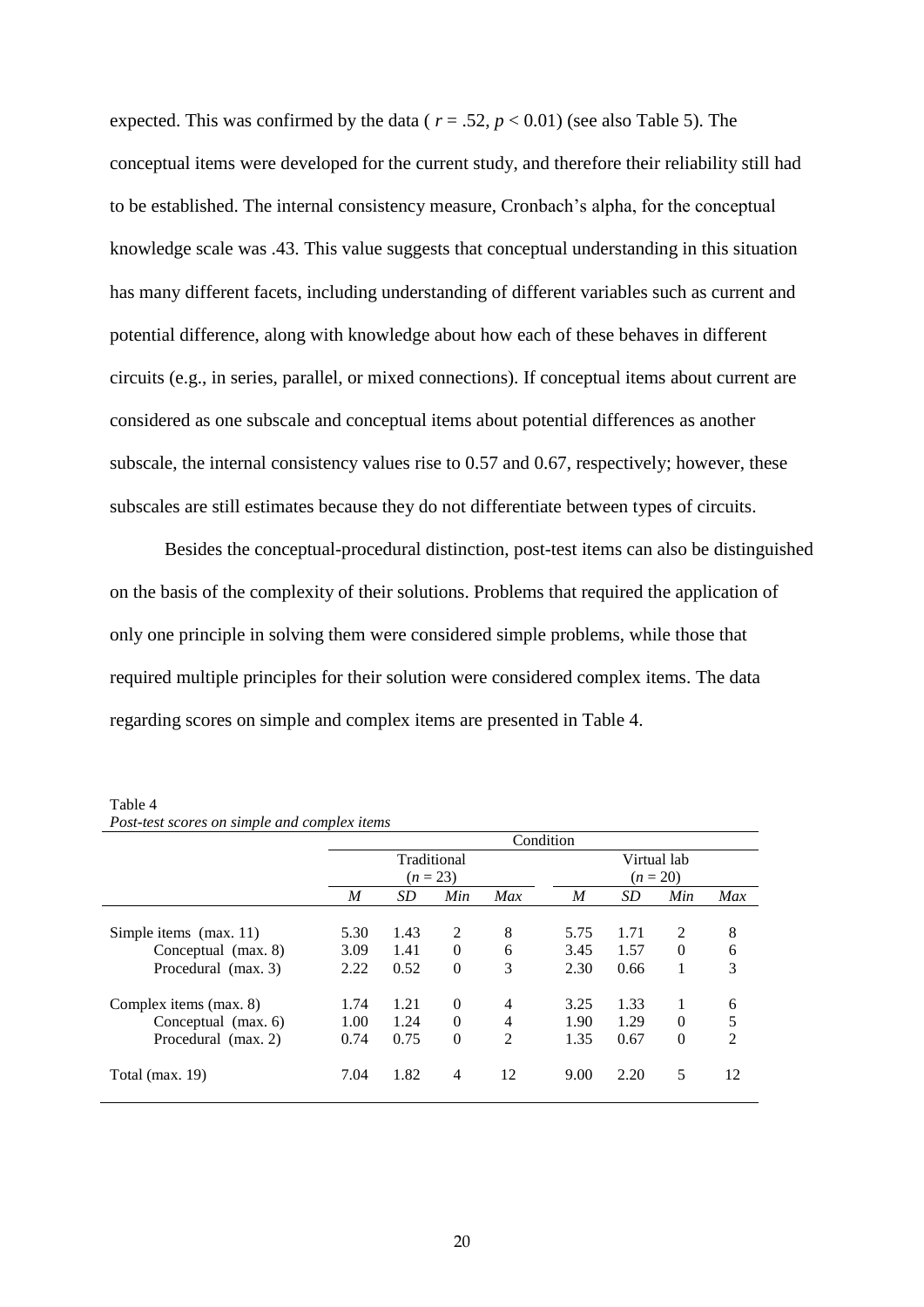No differences between conditions were observed with regard to scores on simple problems (*t*   $(41) = -0.93$ , *n.s.*). However, with regard to complex items, a significant difference was found between conditions. Participants in the virtual lab condition were more successful in solving complex problems ( $t$  (41) = - 3.89,  $p$  < 0.0001). The effect size (Cohen's  $d = 1.19$ ) shows that this is a large effect.

In Table 4 both the simple and complex item scores are also specified in terms of conceptual understanding and procedural skills. There were no differences between conditions with regard to scores on simple conceptual items  $(t(41) = -0.80, n.s.)$  or simple procedural items ( $t(41) = -0.46$ , *n.s.*). The participants in the virtual lab condition were more successful in solving complex conceptual problems ( $t$  (41) = - 2.32,  $p$  < 0.05). The effect size (Cohen's *d*  $= 0.71$ ) indicates that this is a medium effect. The participants in the virtual lab condition were also more successful in solving complex procedural problems  $(t(41) = -2.79, p < 0.01)$ . This effect size was Cohen's  $d = 0.86$ , which is a large effect.

## *The place of conceptual knowledge in the curriculum*

We began this article by stating that traditional instruction is not very well suited to helping students acquire conceptual understanding. In the following analyses we explore the relations among type of instruction, conceptual understanding, and procedural skills. The first analysis involves the correlations between post-test scores and other examination scores (see Table 5). The correlations in the table are the total correlations. Correlational analyses were also run for each condition separately, but yielded results very similar to those in Table 5.

Table 5 *Correlations between post-test scores and examination results for the other curricular activities*

| Traditional instruction exam results |         |         |   |  |
|--------------------------------------|---------|---------|---|--|
| 1. Electricity Theory                |         |         |   |  |
| 2. Measuring Electricity             | $0.36*$ | -       |   |  |
| 3. Workplace Practice                | 0.19    | $0.37*$ | - |  |
| Post-test scores                     |         |         |   |  |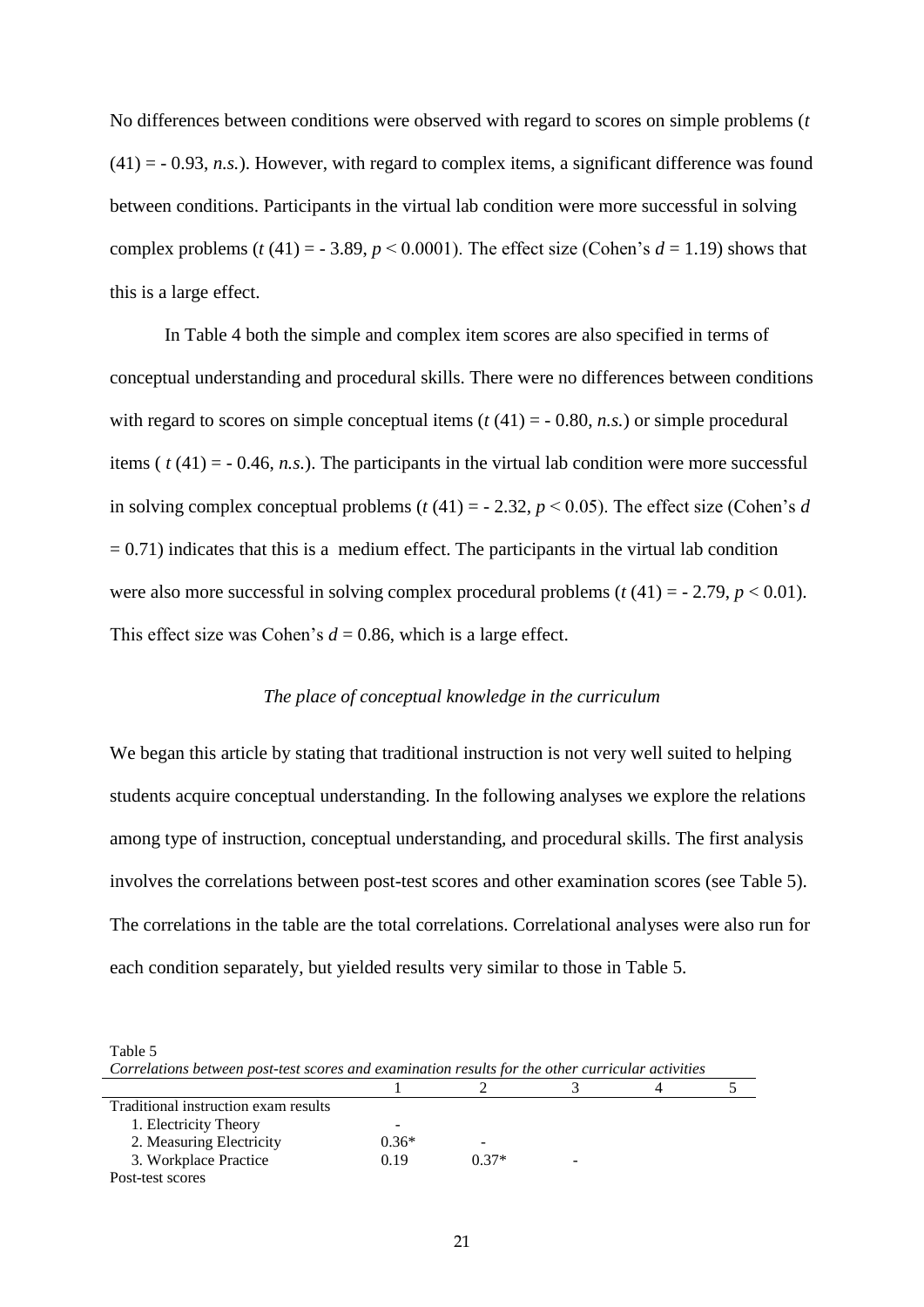| 4. Conceptual understanding | 0.10     |          | <b>CONTRACTOR</b> |  |
|-----------------------------|----------|----------|-------------------|--|
| 5. Procedural skills        | $0.52**$ | $0.45**$ |                   |  |

\* Correlation is significant at the 0.05 level (2-tailed)

\*\* Correlation is significant at the 0.01 level (2-tailed)

Of interest in Table 5 is that conceptual understanding as measured in the post-test turns out to be unrelated to the examination results obtained in the other curricular activities. Procedural skills as measured in the post-test are related to performance in the Electricity Theory part of the curriculum (traditional instruction) and Workplace Practice.

To further explore these relations, we ran a principal component analysis of post-test scores and examination results. The results are displayed in Table 6. Principal component analyses were run for each condition separately as well, but since they yielded very similar results, we will discuss the analysis for the sample as a whole.

# Table 6

| Component loadings           |            |                |                |
|------------------------------|------------|----------------|----------------|
|                              | Components |                |                |
|                              |            | $\mathfrak{D}$ | h <sup>2</sup> |
| <b>Electricity Theory</b>    | 0.71       | 0.46           | 0.72           |
| <b>Measuring Electricity</b> | 0.65       | $-0.14$        | 0.44           |
| Workplace Practice           | 0.72       | $-0.37$        | 0.65           |
| Conceptual understanding     | $-0.16$    | 0.87           | 0.77           |
| Procedural skills            | 0.77       | 0.21           | 0.63           |
| Eigenvalue                   | 2.05       | 1.16           |                |

*Note*. Component loadings were obtained using principal component analysis.

As can be observed in Table 6, two components were detected. From these results it becomes clear that conceptual understanding is a separate aspect of knowledge that is different from the knowledge acquired through the traditional curricular activities. The loadings on the first component showed that examination results for these traditional activities (Electricity Theory, Measuring Electricity, and Workplace Practice) are intimately tied together, and largely belong to one and the same component. Scores on the procedural skills items, which all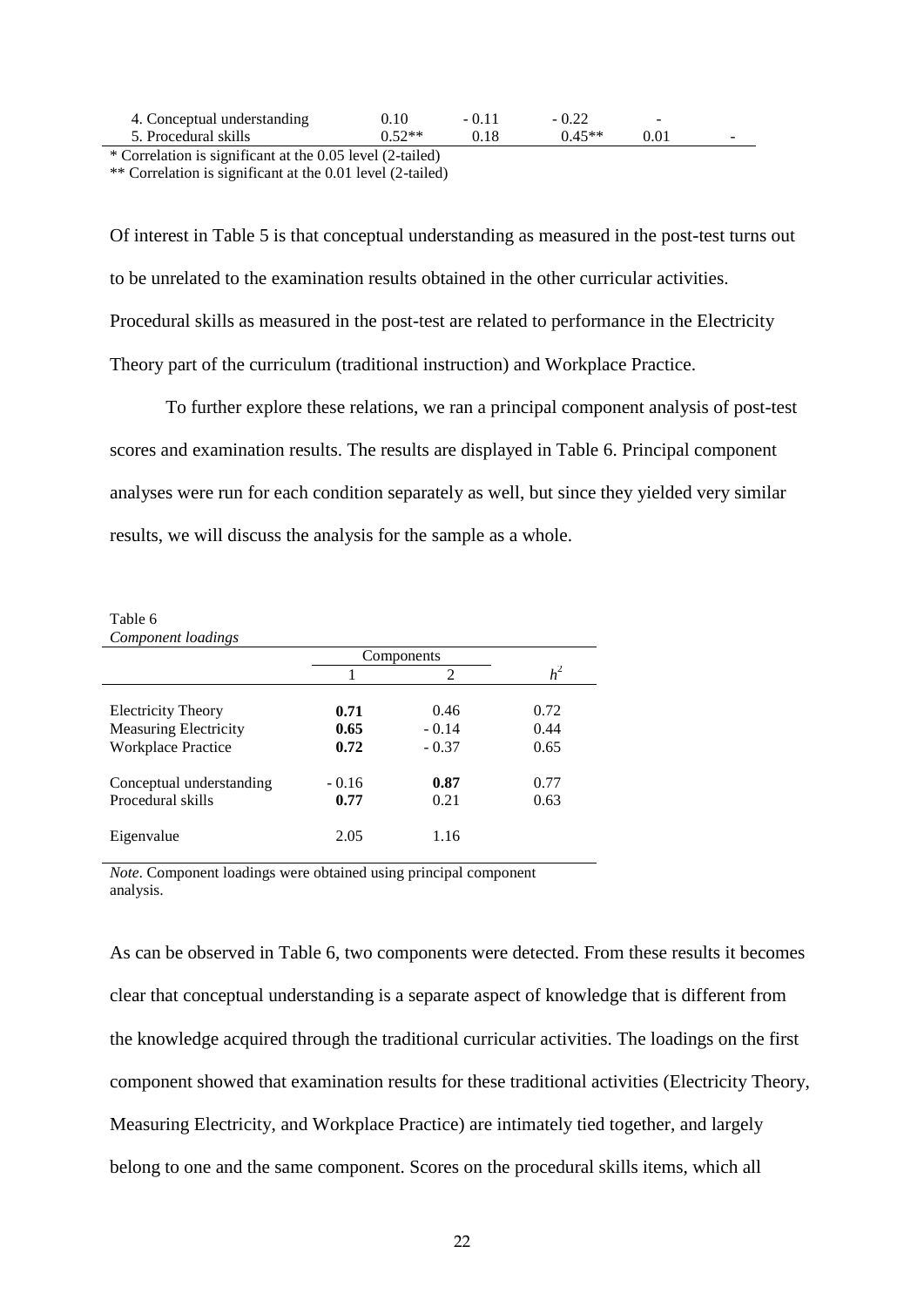involved calculating basic parameters, such as voltage, current, and resistance, also loaded heavily on this first component. This component can therefore possibly be interpreted as a kind of (procedural) domain understanding that allows students to perform procedures and to solve computational problems. Conceptual understanding, which was measured by items that all involved reasoning about the behavior of electrical circuits, loaded heavily on the second component. The emergence of this second distinct component confirmed that conceptual understanding as we operationalized it in this study is a unique, separate, element.

# **Discussion and conclusions**

The main question addressed in this study was: how can the acquisition of conceptual understanding about electricity be fostered in the context of secondary vocational engineering education? Two conditions were compared to each other in an experimental setup. In both conditions, students followed the same traditional electricity curriculum. In the traditional condition the traditional instruction was supplemented with additional, computer-based practice about topics treated in the basic curriculum. In the other condition the traditional instruction was supplemented with inquiry learning within a virtual lab, again about the topics treated in the main curriculum.

Post-test results showed that participants in the virtual lab condition outperformed participants in the traditional condition on conceptual understanding. One could argue that if participants in the traditional condition had had more time and practice, perhaps their conceptual understanding might finally have reached the level of understanding of their colleagues in the virtual lab condition. However, the data indicate that the key does not seem to lie in extra time and practice. Principal component analysis of the scores on conceptual understanding, procedural skills, and the examination results of the other curricular activities showed that procedural skills scores and the examination results for the other curricular activities all loaded heavily on one component, indicating they are all largely co-determined.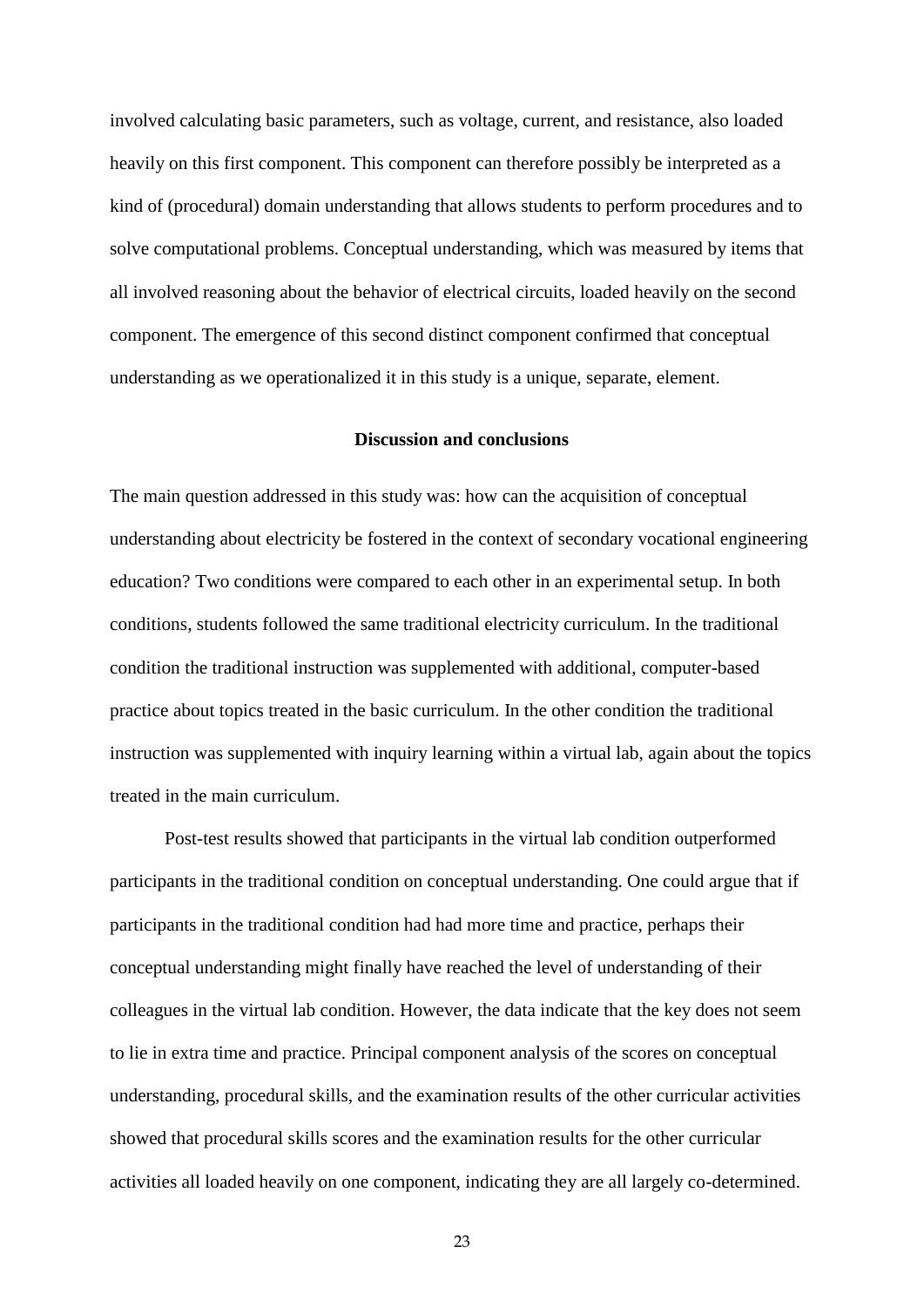The factor loading of conceptual understanding on this component was very low. And the other way around, conceptual knowledge loaded heavily upon a second component, whereas procedural skills scores and examination results showed only low factor loadings on this second component. This result indicates that conceptual understanding is fundamentally different from other knowledge and skills that the students acquire in the electricity curriculum.

Participants in the virtual lab condition also outperformed participants in the traditional condition with regard to procedural skills. This finding was unanticipated, because all assignments that were included in the virtual lab aimed at making and testing qualitative predictions about the behavior of electrical circuits; none of those assignments targeted the acquisition or practice of procedural skills. The finding that also procedural skills improved, could be an indication that in the virtual lab condition bootstrapping (Schauble, 1996) or iterative knowledge development (Rittle-Johnson et al., 2001) processes took place, that is, the idea that the acquisition of conceptual understanding and other forms of knowledge and skills (e.g., procedural skills) can mutually support and stimulate each other. An increase in one type of knowledge facilitates an increase in the other type of knowledge, which facilitates an increase in the first, and so on. The existence of interrelations between procedural and conceptual knowledge has been presumed for decades. For example, conceptual knowledge helps learners to recognize and identify key concepts when studying or diagnosing a problem. As a result, a better conceptual understanding of the problem will increase the likelihood that the learner will select the appropriate problem solving procedure (enhancing procedural skills). In turn, reflecting on or self-explaining the conceptual basis of procedures can help learners to become aware of which concepts play a key role in a problem (Rittle-Johnson et al., 2001). Some evidence for bootstrapping has been found in the domain of mathematics, but not so far in engineering education (Streveler et al., 2008).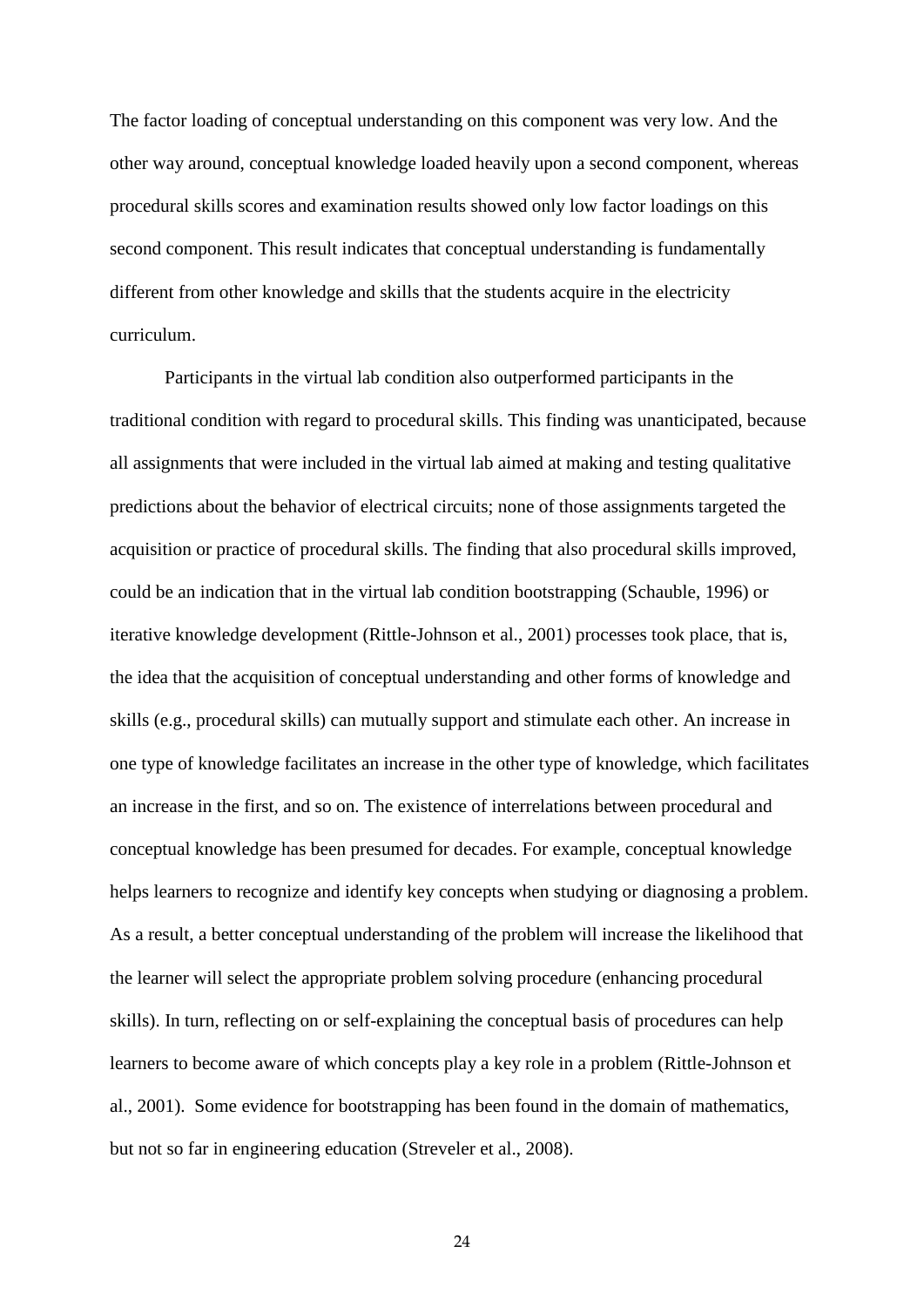This interplay between conceptual and procedural knowledge will become most evident when solving complex problems. Items on our post-test that required the application of only one principle in solving them were considered simple problems; items that required multiple principles for their solution were considered complex items. It was found that participants in the virtual lab condition scored significantly better on solving complex problems, both complex conceptual and complex procedural problems. Students in the traditional condition had more difficulty when two or more principles had to be taken into account simultaneously. This could be an indication that learners in the virtual lab condition had better synthesized the basic electrical concepts into a coherent framework.

In the current study we did not replace practical lessons with inquiry learning in a real laboratory, but gave students additional experimentation experience in a virtual lab. Handling real equipment in real laboratories is also necessary for these students, because they will work with similar equipment in their professional lives. An obvious question would be: can inquiry learning be integrated into the practical, real lab lessons; that is, can the virtual lab be replaced by the real lab? And conversely, could the virtual lab replace the real lab? In some studies comparing learning in real labs to learning in virtual labs, equivalent learning results were found (e.g., Triona & Klahr, 2003; Zacharia & Constantinou, 2008). In other studies, learning in virtual labs has been found to be more effective than learning in real labs (e.g., Bell  $\&$ Trundle, 2008; Chang, Chen, Lin, & Sung, 2008; Finkelstein et al., 2005; Huppert, Lomask, & Lazarowitz, 2002). However, we would not recommend choosing between real or virtual labs. Now that the beneficial effects of inquiry learning in a virtual lab have been established in the context of secondary vocational engineering education, we would instead suggest as a next step to shift the focus towards supporting inquiry learning by using a combination or sequence of both virtual and real labs. Other empirical studies have shown that such a combination or sequence (e.g., first learning in a virtual lab, followed by learning in a real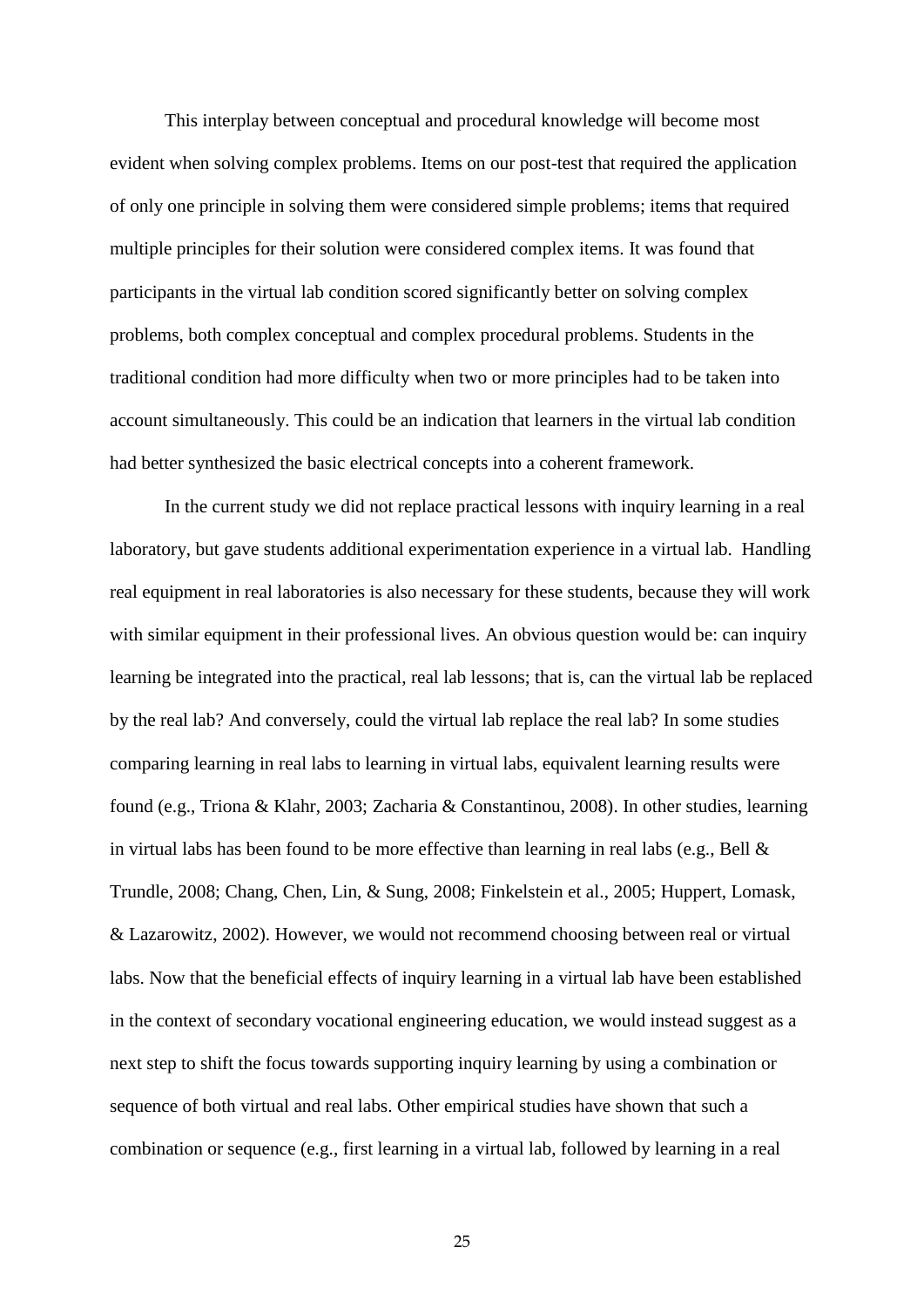lab) can lead to better conceptual understanding than using a virtual lab or a real lab alone (Jaakkola & Nurmi, 2008; Jaakkola et al., 2010; Jaakkola et al., 2011; Zacharia, 2007).

An issue that needs to be addressed is the ecological validity of the study. The experiment was integrated into an existing curriculum and the experimental sessions took place in the school during regular school time. On the one hand, this helps to guarantee the ecological validity of the study and its results, but on the other hand, it makes it hard to maintain strict experimental rigor during the experiment. For example, in the school setting it is impossible to keep participants from both conditions isolated from each other for nine weeks. Of course, the participants were in two separate computer classrooms during the experimental sessions, one room for each condition, but the participants could not be kept separated during the other school hours. The possibility that participants "mixed", which could muddy the effects, cannot be ruled out. Yet, for two reasons we believe that it is unlikely that this actually happened. First, outside the classrooms (e.g., during breaks) these students talk about a lot of things, but hardly about subject matter treated in the classrooms. Second, one would suppose that muddying the effects because of mixing would lead to more equal post-test scores for both conditions. Therefore, if muddying took place in our study this would mean that the effects that were observed in this study are actually an underestimation of the 'true' effects. Being an underestimation or not, the ecological validity helps to establish the value of inquiry learning within a virtual lab by showing that the beneficial effects can actually be observed in the daily practice of the school.

On the basis of the current study we can recommend that teachers in vocational education about electricity who want to stimulate conceptual understanding should supplement or perhaps interweave their traditional approach with inquiry learning within a virtual lab. It is often assumed that this is too demanding for students of this level, but our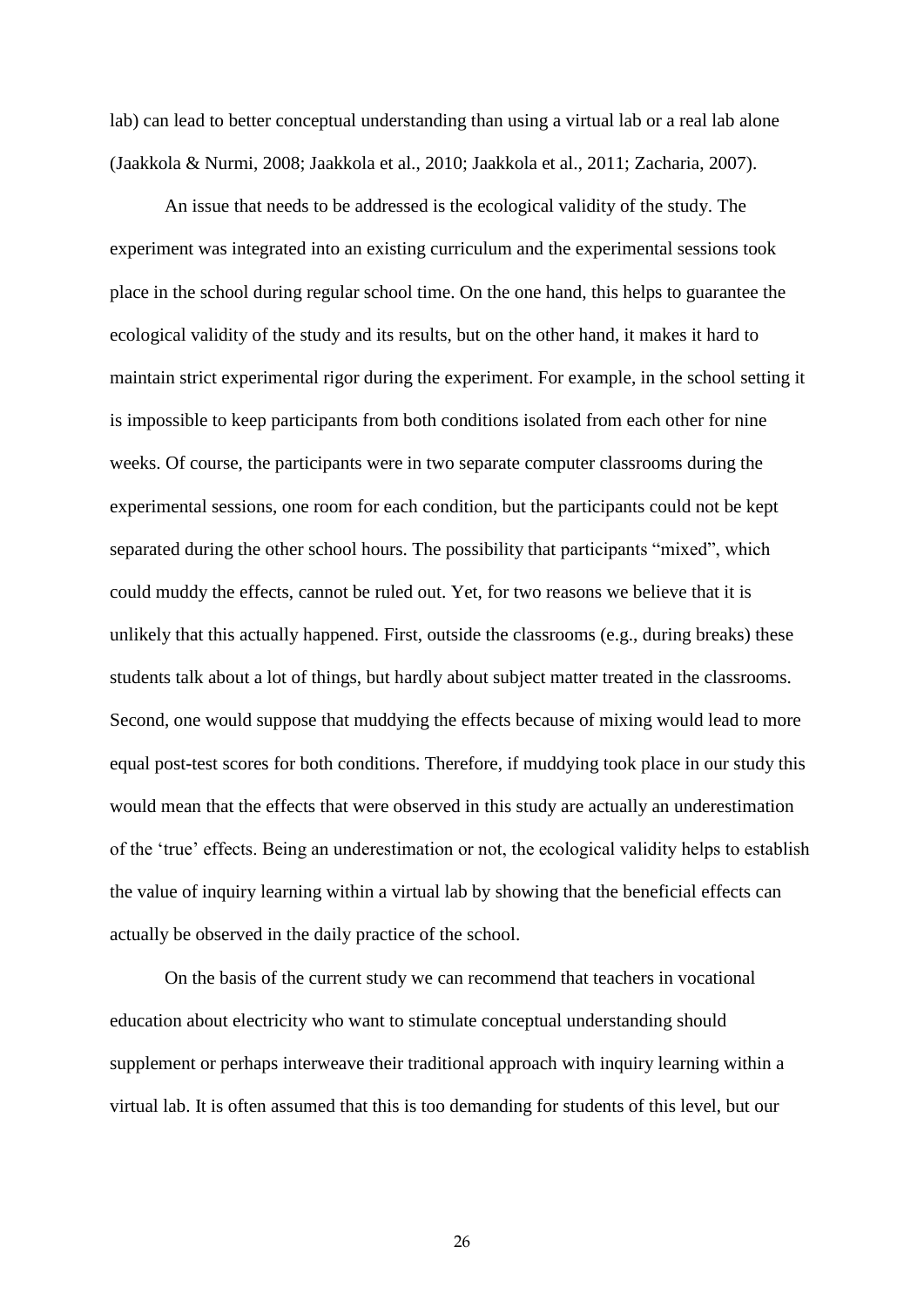study shows that if the inquiry component is well-supported it will also work in vocational training settings.

#### **Acknowledgements**

The authors gratefully acknowledge Kennisnet for funding this research project. Kennisnet is a public educational organization which supports and inspires Dutch primary, secondary and vocational institutions in the effective use of ict.

#### **References**

- Alfieri, L., Brooks, P. J., Aldrich, N. J., & Tenenbaum, H. R. (2011). Does discovery-based instruction enhance learning? *Journal of Educational Psychology, 103*, 1-18.
- Başer, M., & Durmuş, S. (2010). The effectiveness of computer supported versus real laboratory inquiry learning environments on the understanding of direct current electricity among pre-service elementary school teachers. *Eurasia Journal of Mathematics, Science and Technology Education, 6*, 47-61.
- Başer, M., & Geban, Ö. (2007). Effect of instruction based on conceptual change activities on students' understanding of static electricity concepts. *Research in Science & Technological Education, 25*, 243-267.
- Bell, R. L., & Trundle, K. C. (2008). The use of a computer simulation to promote scientific conceptions of moon phases. *Journal of Research in Science Teaching, 45*, 346-372.
- Chang, K.-E., Chen, Y.-L., Lin, H.-Y., & Sung, Y.-T. (2008). Effects of learning support in simulation-based physics learning. *Computers & Education, 51*, 1486-1498.
- Chi, M. T. H., Slotta, J. D., & de Leeuw, N. (1994). From things to processes: A theory of conceptual change for learning science concepts. *Learning and Instruction, 4*, 27-43.
- Chinn, C. A., & Brewer, W. F. (1998). An empirical test of a taxonomy of responses to anomalous data in science. *Journal of Research in Science Teaching, 35*, 623-654.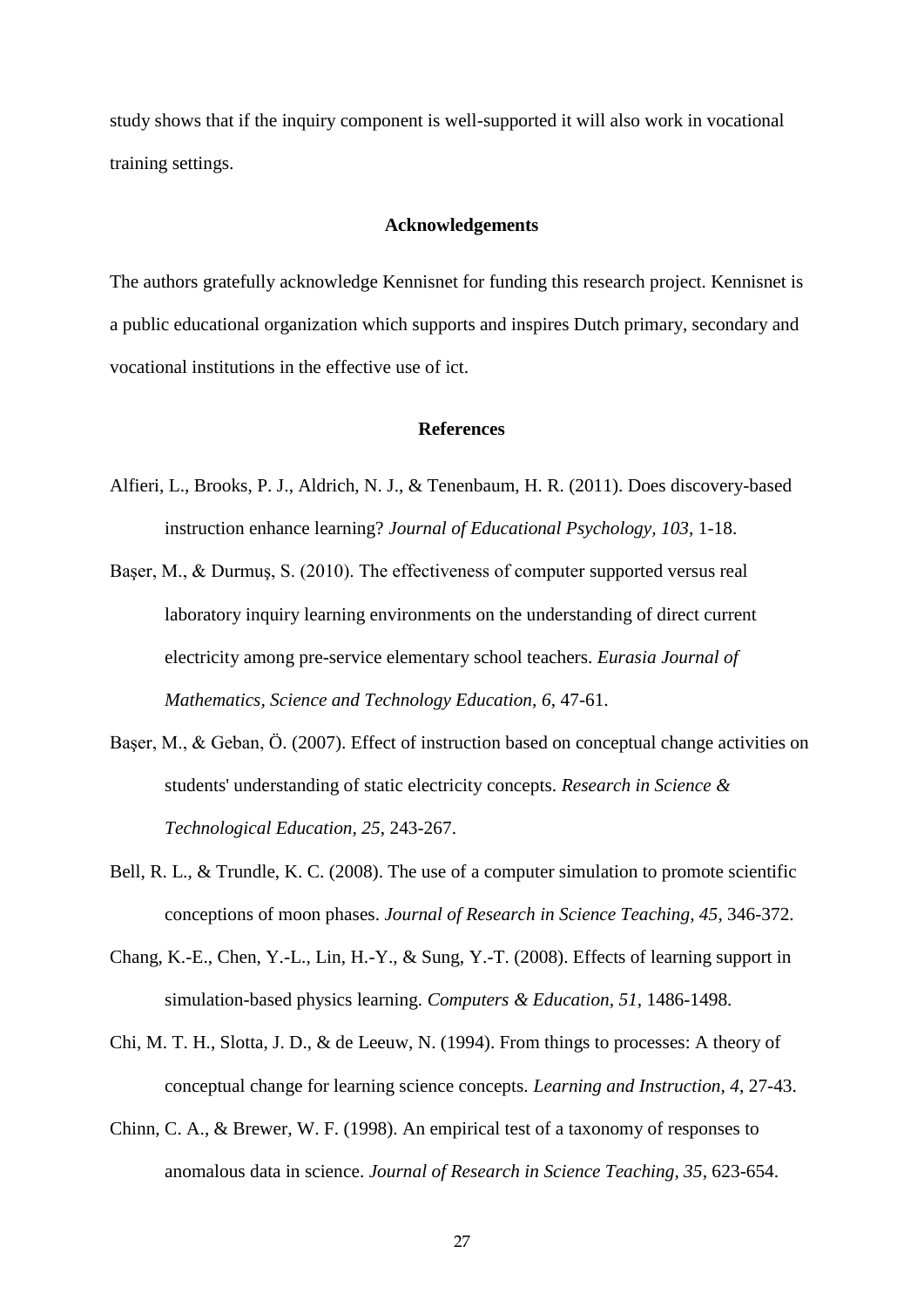- Cohen, R., Eylon, B., & Ganiel, U. (1983). Potential difference and current in simple electric circuits: A study of students' concepts. *American Journal of Physics, 51*, 407-412.
- de Jong, T. (2005). The guided discovery principle in multimedia learning. In R. E. Mayer (Ed.), *The Cambridge Handbook of Multimedia Learning* (pp. 215-229). Cambridge (UK): Cambridge University Press.
- de Jong, T. (2006). Technological advances in inquiry learning. *Science, 312*, 532-533.
- de Jong, T., & van Joolingen, W. R. (1998). Scientific discovery learning with computer simulations of conceptual domains. *Review of Educational Research, 68*, 179-202.
- de Jong, T., van Joolingen, W. R., Swaak, J., Veermans, K., Limbach, R., King, S., & Gureghian, D. (1998). Self-directed learning in simulation-based discovery environments. *Journal of Computer Assisted Learning, 14*, 235-246.
- Deslauriers, L., & Wieman, C. E. (2011). Learning and retention of quantum concepts with different teaching methods. *Physical Review Special Topics - Physics Education Research, 7*, 010101.
- Eysink, T. H. S., de Jong, T., Berthold, K., Kolloffel, B., Opfermann, M., & Wouters, P. (2009). Learner performance in multimedia learning arrangements: An analysis across instructional approaches. *American Educational Research Journal, 46*, 1107-1149.
- Farrokhnia, M. R., & Esmailpour, A. (2010). A study on the impact of real, virtual and comprehensive experimenting on students' conceptual understanding of DC electric circuits and their skills in undergraduate electricity laboratory. *Procedia - Social and Behavioral Sciences, 2*, 5474-5482.
- Finkelstein, N. D., Adams, W. K., Keller, C. J., Kohl, P. B., Perkins, K. K., Podolefsky, N. S., Reid, S., & LeMaster, R. (2005). When learning about the real world is better done virtually: A study of substituting computer simulations for laboratory equipment. *Physical Review Special Topics - Physics Education Research, 1*, 010103.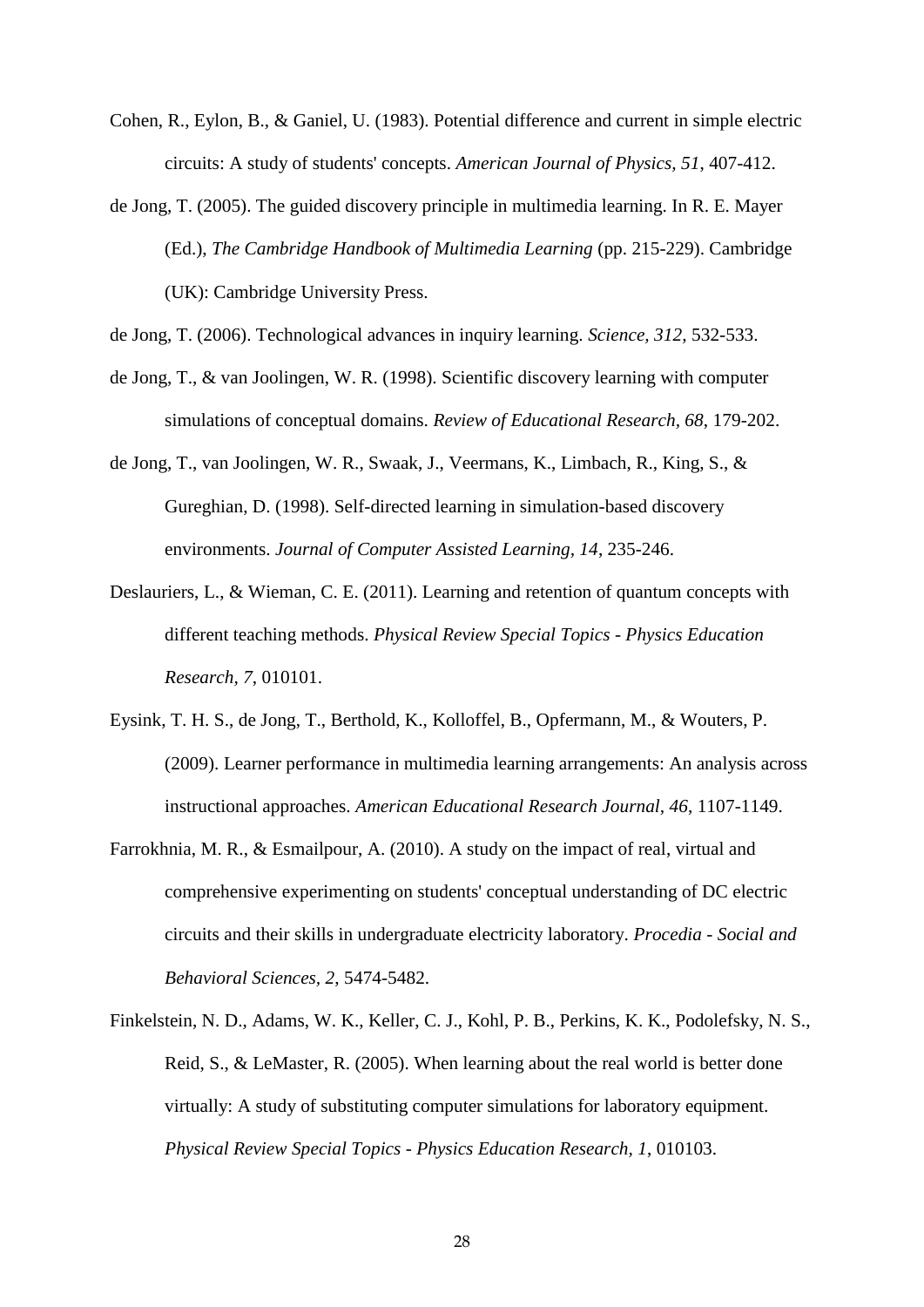- Frederiksen, J. R., White, B. Y., & Gutwill, J. (1999). Dynamic mental models in learning science: The importance of constructing derivational linkages among models. *Journal of Research in Science Teaching, 36*, 806-836.
- Frericks, H., & Frericks, S. J. H. (1998). *Elektrotechniek 1MK: Werkboek*. [Electrical engineering 1MK: Exercise book] Baarn, The Netherlands: Nijgh Versluys.
- Frericks, H., & Frericks, S. J. H. (2003). *Elektrotechniek 1MK: Kernboek*. [Electrical engineering 1MK: Theory] Baarn, The Netherlands: Nijgh Versluys.
- Glauert, E. B. (2009). How young children understand electric circuits: Prediction, explanation and exploration. *International Journal of Science Education, 31*, 1025- 1047.
- Gunstone, R., Mulhall, P., & McKittrick, B. (2009). Physics teachers' perceptions of the difficulty of teaching electricity. *Research in Science Education, 39*, 515-538.
- Hart, C. (2008). Models in physics, models for physics learning, and why the distinction may matter in the case of electric circuits. *Research in Science Education, 38*, 529-544.
- Hewson, P. W. (1985). Diagnosis and remediation of an alternative conception of velocity using a microcomputer program. *American Journal of Physics, 53*, 684-690.
- Huppert, J., Lomask, S. M., & Lazarowitz, R. (2002). Computer simulations in the high school: Students' cognitive stages, science process skills and academic achievement in microbiology. *International Journal of Science Education, 24*, 803-821.
- Jaakkola, T., & Nurmi, S. (2008). Fostering elementary school students' understanding of simple electricity by combining simulation and laboratory activities. *Journal of Computer Assisted Learning, 24*, 271-283.
- Jaakkola, T., Nurmi, S., & Lehtinen, E. (2010). Conceptual change in learning electricity: Using virtual and concrete external representations simultaneously. In L. Verschaffel,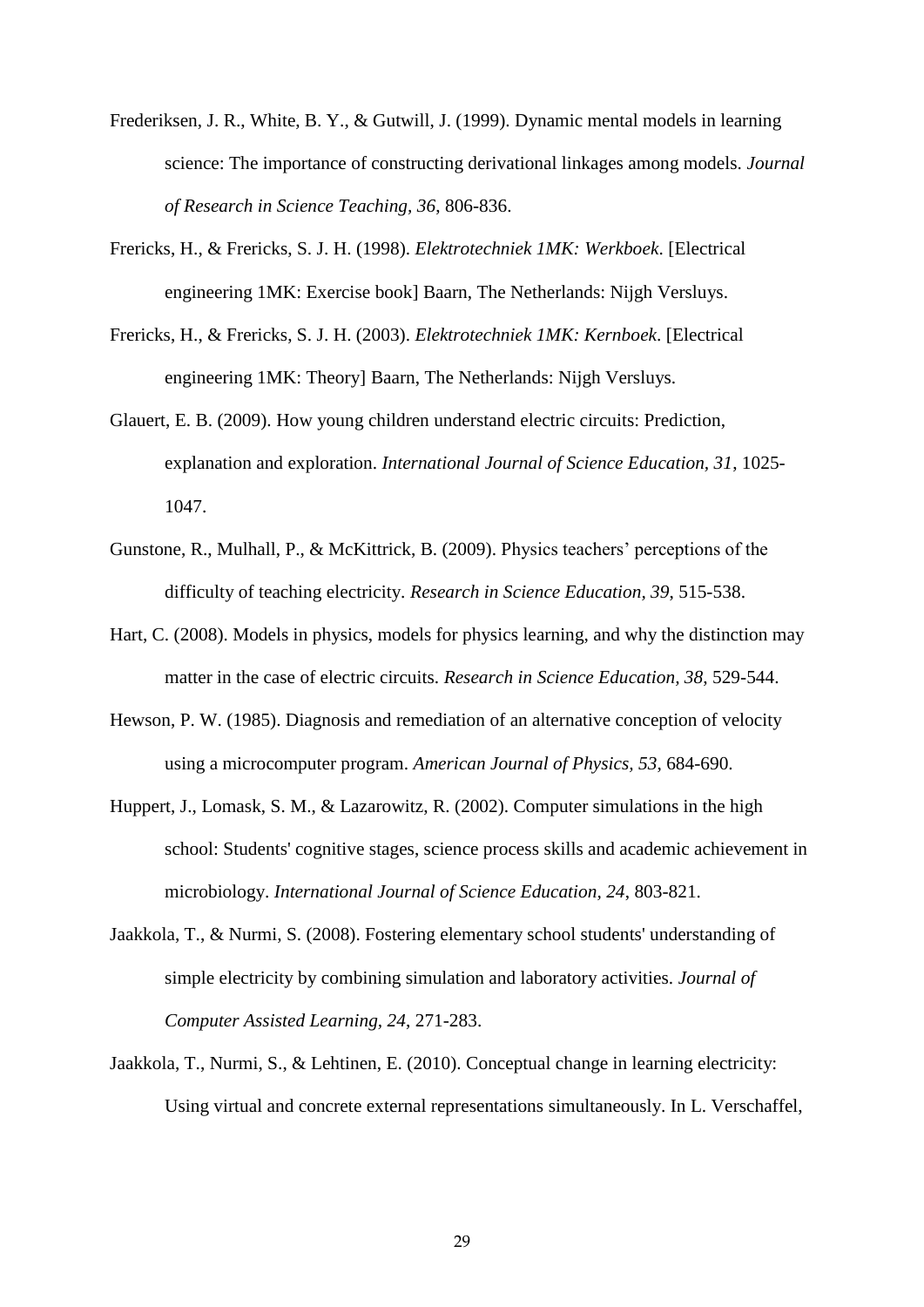E. de Corte, T. de Jong & J. Elen (Eds.), *Use of representations in reasoning and problem solving: Analysis and improvement* (pp. 133-152). London: Routledge.

- Jaakkola, T., Nurmi, S., & Veermans, K. (2011). A comparison of students' conceptual understanding of electric circuits in simulation only and simulation-laboratory contexts. *Journal of Research in Science Teaching, 48*, 71-93.
- Mayer, R. E. (2002). Rote versus meaningful learning. *Theory into Practice, 41*, 226-232.
- Mayer, R. E. (2004). Should there be a three-strikes rule against pure discovery learning? The case for guided methods of instruction. *American Psychologist, 59*, 14-19.
- McDermott, L. C. (1991). What we teach and what is learned: Closing the gap [Millikan Lecture 1990]. *American Journal of Physics, 59*, 301-315.
- McDermott, L. C., & Shaffer, P. S. (1992). Research as a guide for curriculum development: An example from introductory electricity. Part I: Investigation of student understanding. *American Journal of Physics, 60*, 994-1003.
- Meijers, F. (2008). Mentoring in Dutch vocational education: An unfulfilled promise. *British Journal of Guidance & Counselling, 36*, 237-256.
- Muller, D. A., Bewes, J., Sharma, M. D., & Reimann, P. (2008). Saying the wrong thing: improving learning with multimedia by including misconceptions. *Journal of Computer Assisted Learning, 24*, 144-155.
- Papadouris, N., & Constantinou, C. P. (2009). A methodology for integrating computer-based learning tools in science curricula. *Journal of Curriculum Studies, 41*, 521 - 538.
- Park, S. I., Lee, G., & Kim, M. (2009). Do students benefit equally from interactive computer simulations regardless of prior knowledge levels? *Computers & Education, 52*, 649- 655.
- Prince, M. J., & Felder, R. M. (2006). Inductive teaching and learning methods: Definitions, comparisons, and research bases. *Journal of Engineering Education, 95*, 123-138.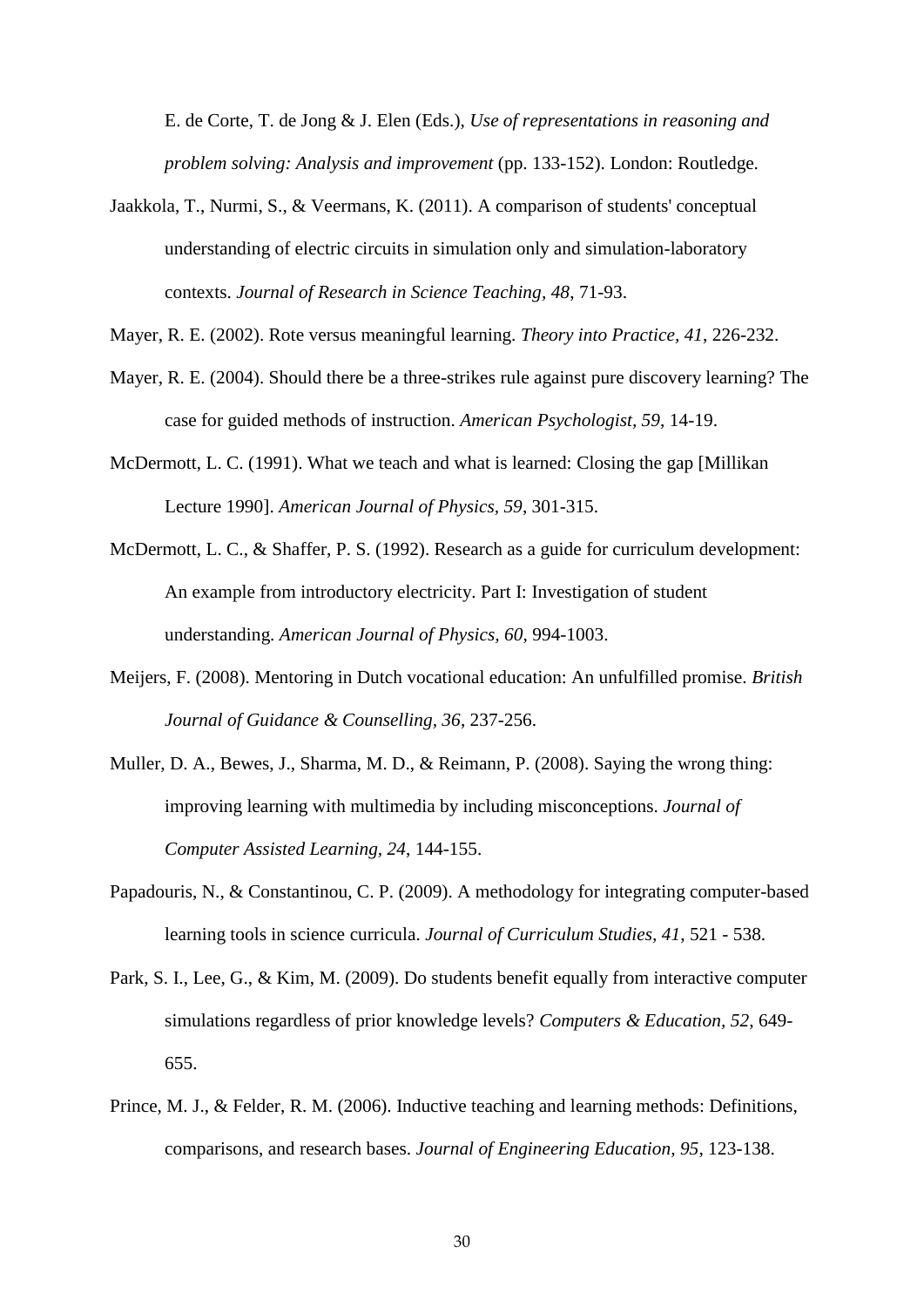- Quintana, C., Reiser, B. J., Davis, E. A., Krajcik, J., Fretz, E., Duncan, R. G., Kyza, E., Edelson, D., & Soloway, E. (2004). A scaffolding design framework for software to support science inquiry. *The Journal of the Learning Sciences, 13*, 337-386.
- Reiser, B. J. (2004). Scaffolding complex learning: The mechanisms of structuring and problematizing student work. *The Journal of the Learning Sciences, 13*, 273-304.
- Rieber, L. P., Tzeng, S. C., & Tribble, K. (2004). Discovery learning, representation, and explanation within a computer-based simulation: finding the right mix. *Learning and Instruction, 14*, 307-323.
- Rittle-Johnson, B., Siegler, R. S., & Alibali, M. W. (2001). Developing conceptual understanding and procedural skill in mathematics: An iterative process. *Journal of Educational Psychology, 93*, 346-362.
- Schauble, L. (1996). The development of scientific reasoning in knowledge-rich contexts. *Developmental Psychology, 32*, 102-119.
- Schauble, L., Klopfer, L. E., & Raghavan, K. (1991). Students' transition from an engineering model to a science model of experimentation. *Journal of Research in Science Teaching, 28*, 859-882.
- Sharma, P., & Hannafin, M. J. (2007). Scaffolding in technology-enhanced learning environments. *Interactive Learning Environments, 15*, 27 - 46.
- Slaats, A., Lodewijks, H. G. L. C., & van der Sanden, J. M. M. (1999). Learning styles in secondary vocational education: disciplinary differences. *Learning and Instruction, 9*, 475-492.
- Steinberg, R. N. (2000). Computers in teaching science: To simulate or not to simulate? *American Journal of Physics, 68*, S37-S41.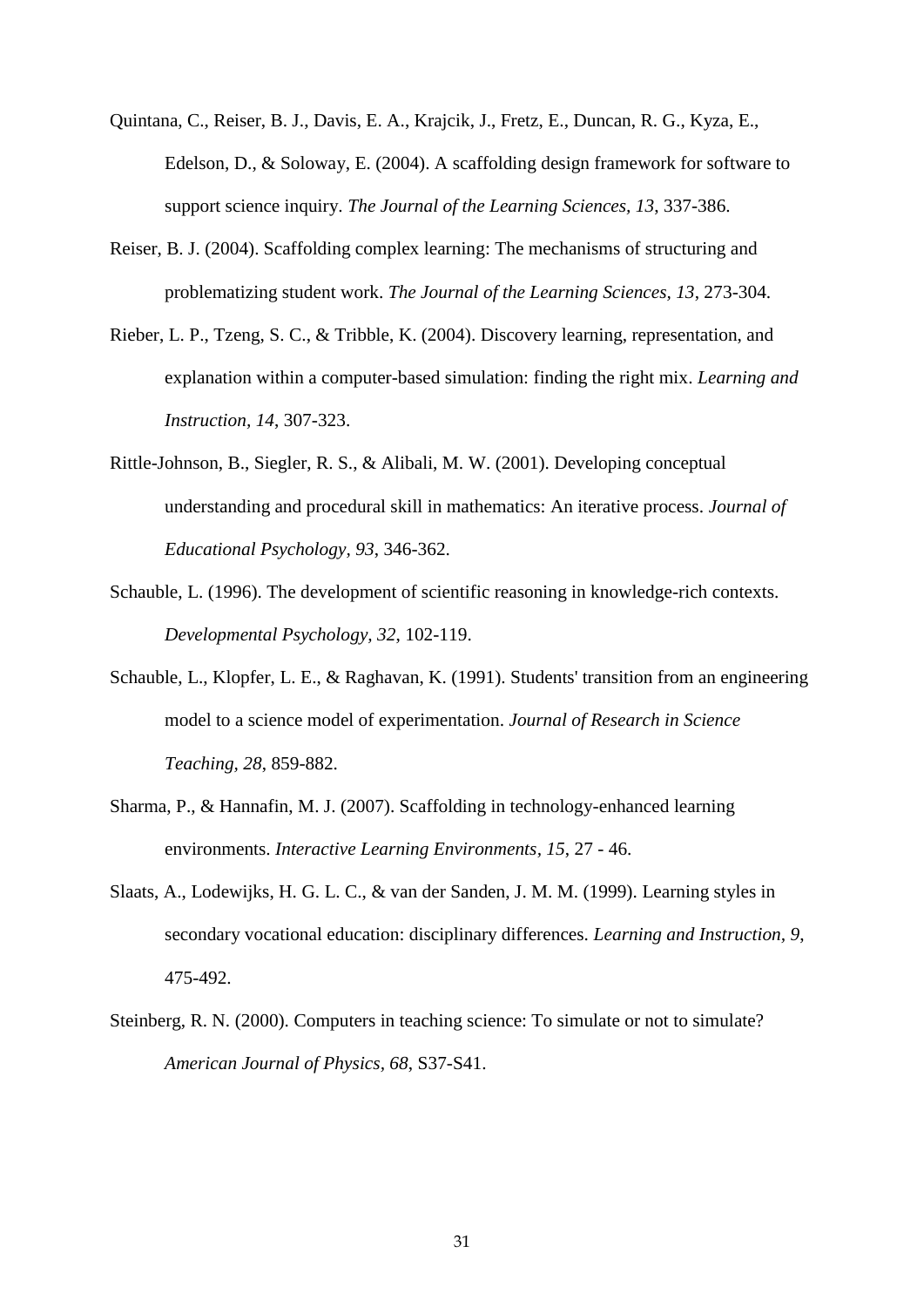- Streveler, R. A., Litzinger, T. A., Miller, R. L., & Steif, P. S. (2008). Learning conceptual knowledge in the engineering sciences: Overview and future research directions. *Journal of Engineering Education, 97*, 279-294.
- Strike, K. A., & Posner, G. J. (1985). A conceptual change view of learning and understanding. In L. West & L. Pines (Eds.), *Cognitive structure and conceptual change*. Orlando, FL: Academic Press.
- Svinicki, M. D. (1998). A theoretical foundation for discovery learning. *Advances in Physiology Education, 20*, 4-7.
- Swaak, J., & de Jong, T. (1996). Measuring intuitive knowledge in science: the development of the what-if test. *Studies in Educational Evaluation, 22*, 341-362.
- Swaak, J., & de Jong, T. (2001). Discovery simulations and the assessment of intuitive knowledge. *Journal of Computer Assisted Learning, 17*, 284-294.
- Swaak, J., van Joolingen, W. R., & de Jong, T. (1998). Supporting simulation-based learning; The effects of model progression and assignments on definitional and intuitive knowledge. *Learning and Instruction, 8*, 235-252.
- Tao, P.-K., & Gunstone, R. F. (1999). The process of conceptual change in force and motion during computer-supported physics instruction. *Journal of Research in Science Teaching, 36*, 859-882.
- Triona, L. M., & Klahr, D. (2003). Point and click or grab and heft: Comparing the influence of physical and virtual instructional materials on elementary school students' ability to design experiments. *Cognition & Instruction, 21*, 149.
- Trundle, K. C., & Bell, R. L. (2010). The use of a computer simulation to promote conceptual change: A quasi-experimental study. *Computers & Education, 54*, 1078-1088.
- van Joolingen, W. R., & de Jong, T. (2003). SimQuest: Authoring educational simulations. In T. Murray, S. Blessing & S. Ainsworth (Eds.), *Authoring Tools for Advanced*